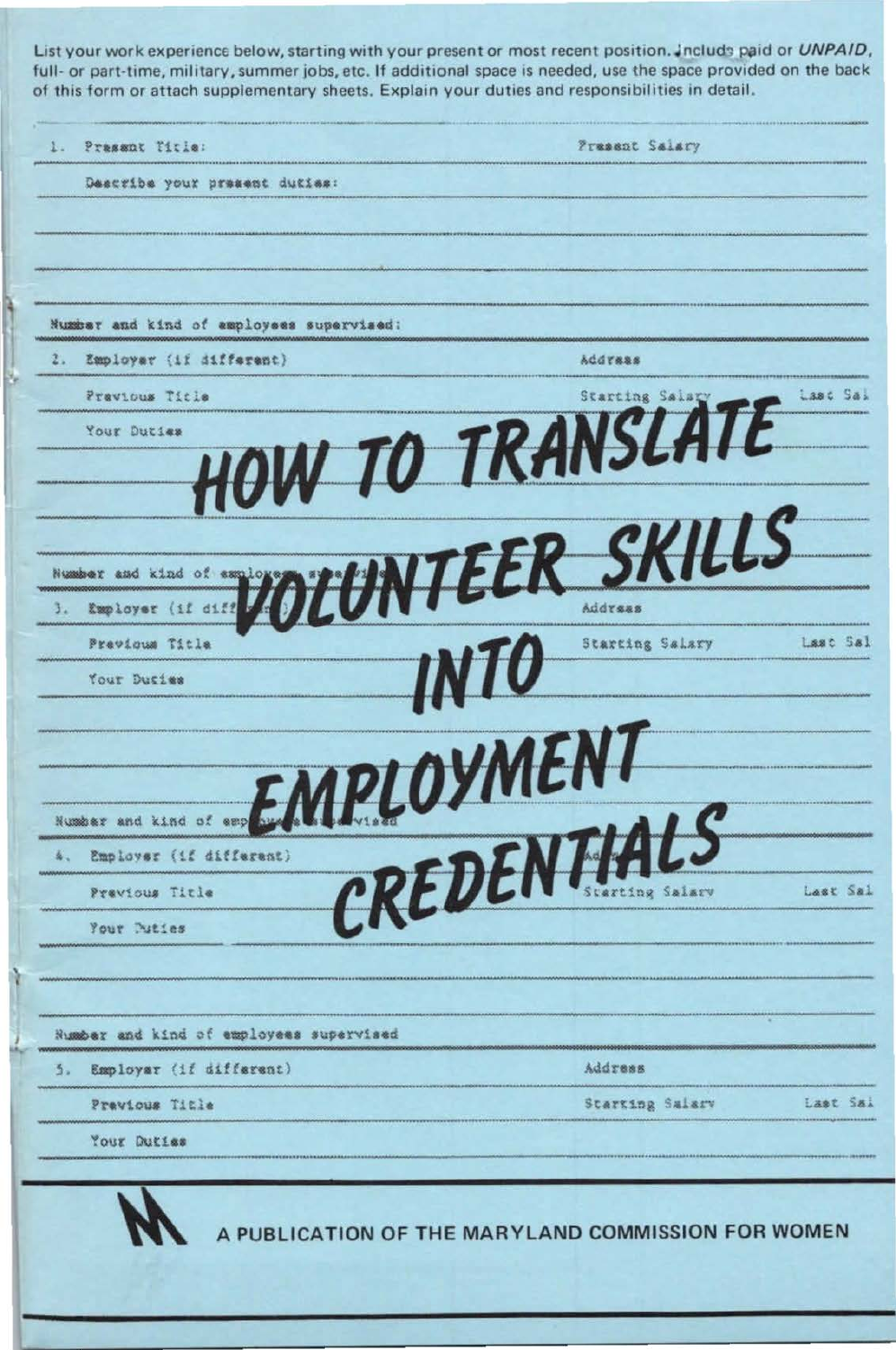This material may not be reproduced in whole or in part without written permission from the Maryland Commission for Women, 1100 N. Eutaw Street, Baltimore, Maryland 21201, 301/383-5608

 $\sim$ 

DHR Pub. 5001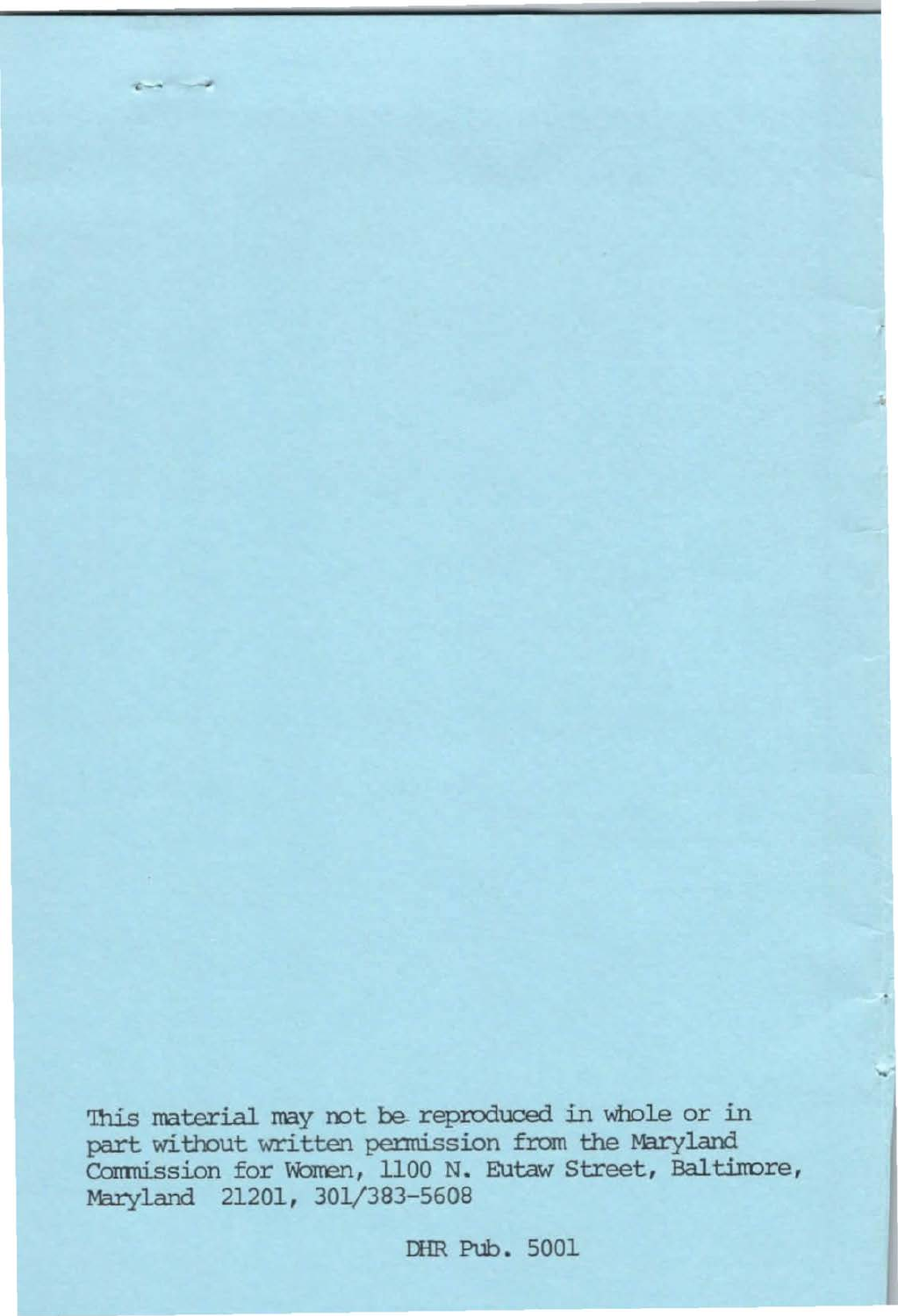HOW TO TRANSLATE

VOLUNTEER SKILLS

**TO** 

EMPLOYMENT

**CREDENTIALS** 

Maryland Commission for Women\*<br>A Commission of the Department of Human Resources

 $\bullet$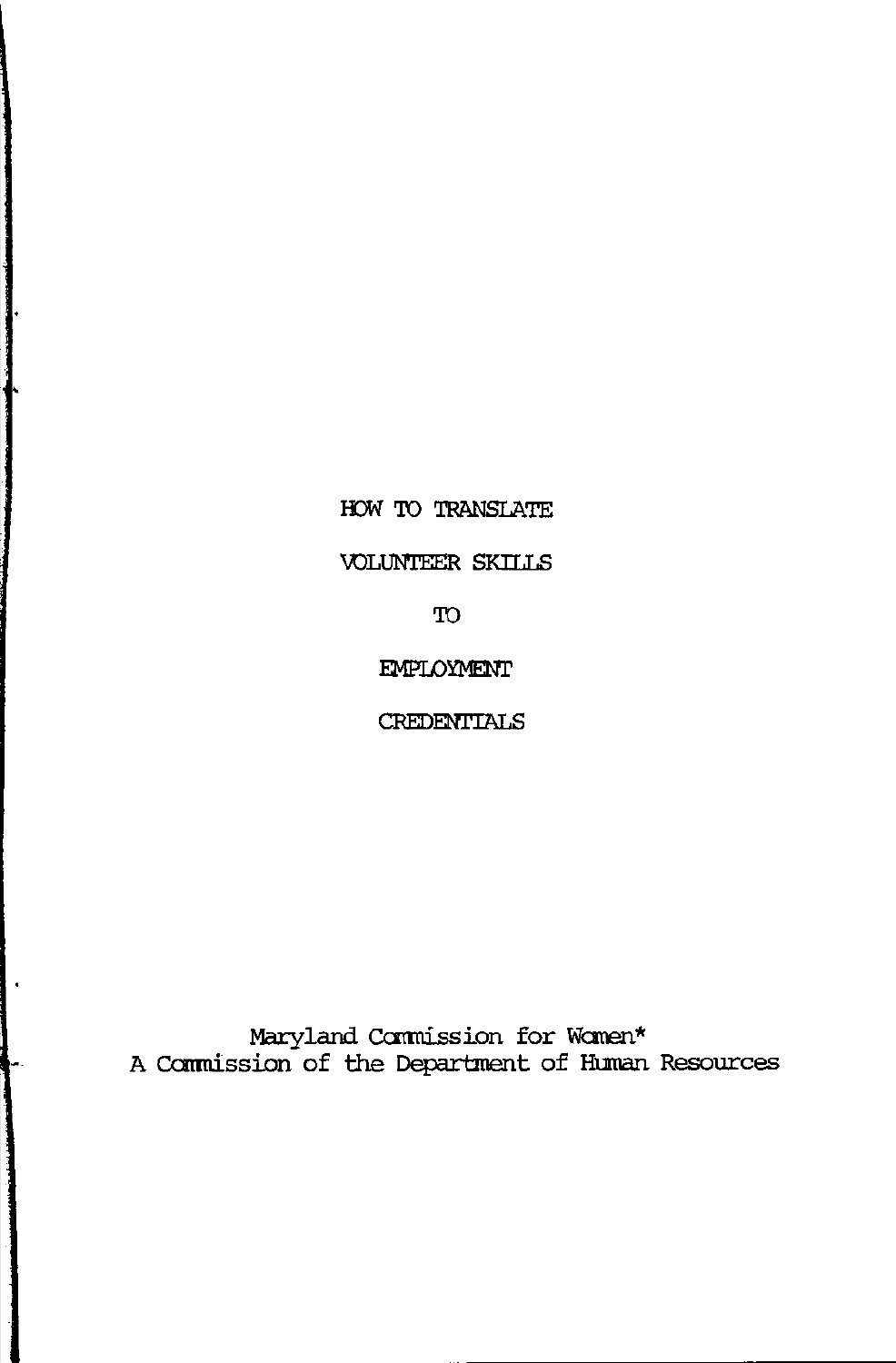#### MARYLAND COMMISSION FOR WOMEN

Task Force on Volunteerism

Toni Buckson Rosemary Brozena Linnea Dittmar Pat Case Sylvia Eqgleston Carol Finn Eleanor Glauser **Ellestine Grant** 

Barbara Kingston Mirian Lenniq Carolyn Males Ann McConaughy Babti Ruskin Phoebe Tobin Kitty Smith Mona Wood

Elizabeth S. Morrison Chairwoman

### Organizations Represented

Baltimore City Health Department, R.S.V.P. Baltimore New Directions for Women Church Women United of Marvland CIVICS, Citizens in Volunteerism in City Schools Federation of Jewish Women's Organizations of Maryland Harford Council of Community Services Junior League of Baltimore, Inc. League of Women Voters of Maryland Maryland Department of Health and Mental Hygiene Scotty's Skills Exchange, Inc. Social Security Administration Urban Services Agency Voluntary Action Center of Central Maryland Womanscope, Columbia, Maryland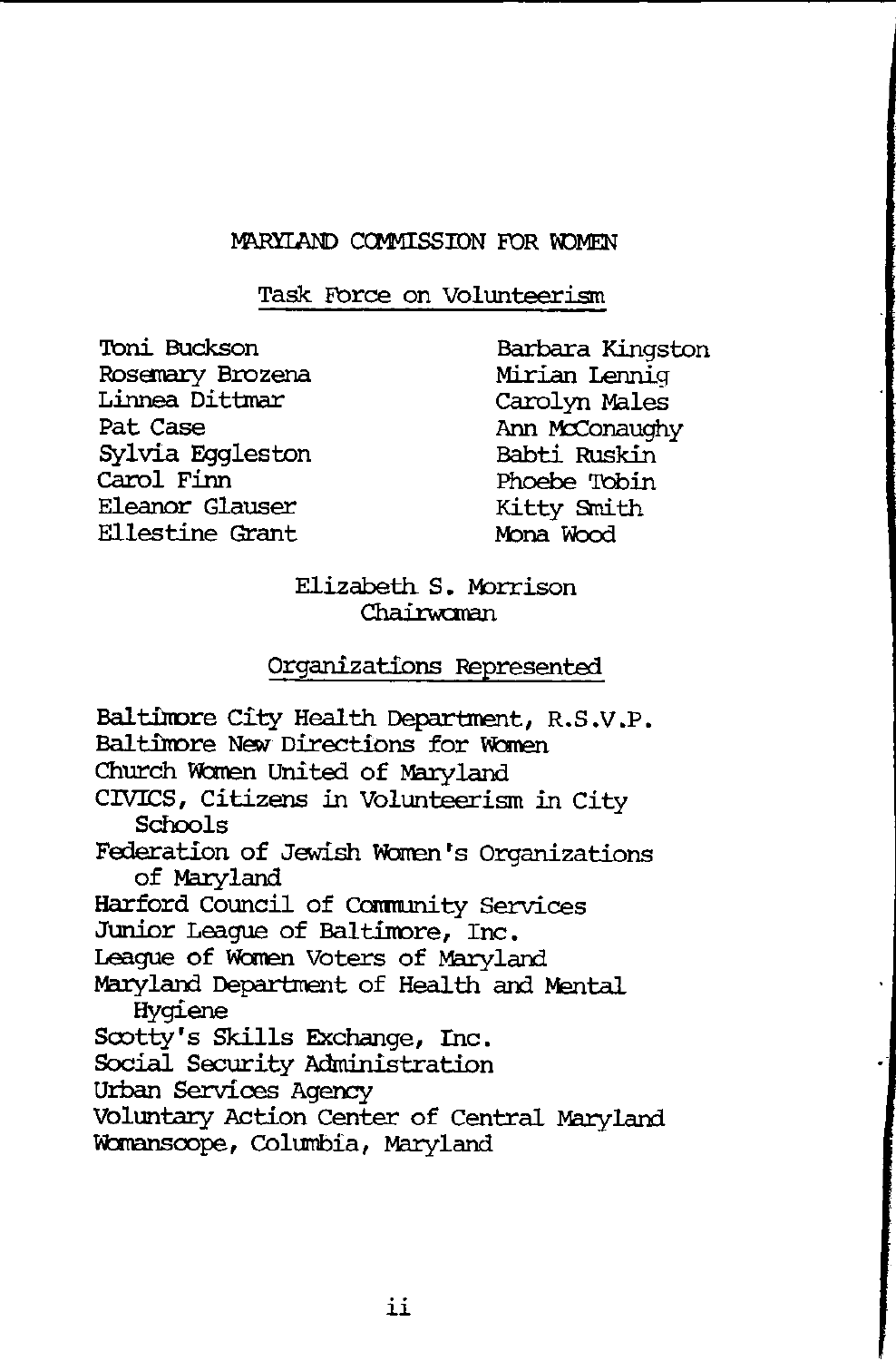#### **ACKNOWLEDGEMENTS**

Maryland Commission for Women acknowledges assistance of the following individuals for their efforts in preparing this publication:

Elizabeth S. Morrison, Chairwoman, Task Force on Volunteerism Sylvia Eqqleston Shoshana S. Cardin, Chairwoman, Maryland Commission for Women E. Dolores Street, Acting Director, Maryland Commission for Women Vicki T. Wilson, Secretary, Maryland Commission for Women Cynthia Williams, Secretary, Maryland Commission for Women Sheila Winett, Executive Director, Maryland Commission for Women

"Volunteers have become the backbone of many important organizations and businesses.  $It$ would be unfair not to consider their skills learned through volunteer work as solid job training and experience."

Paul S. Sarbanes, United States Senator

iii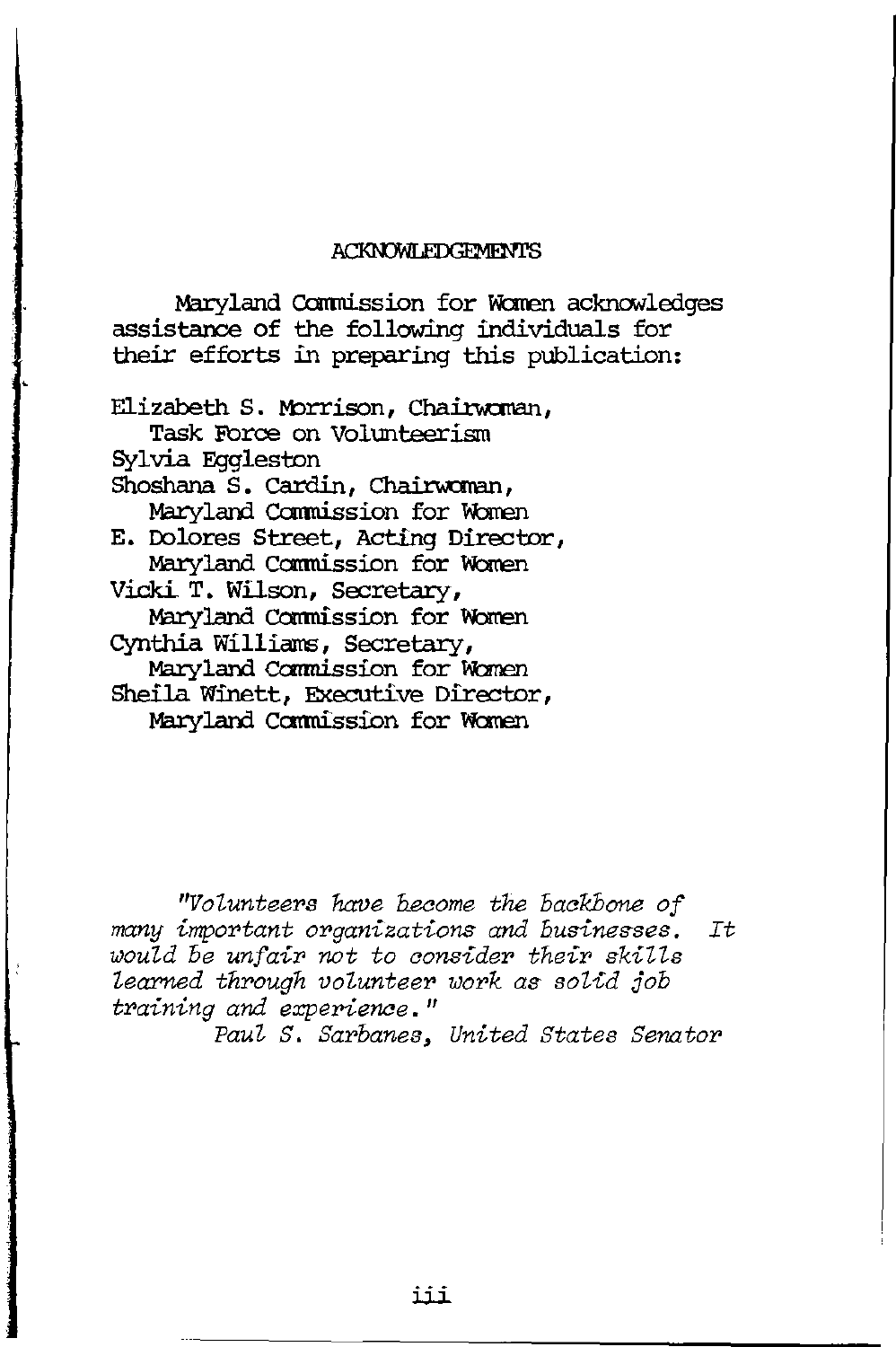#### **PREFATE**

Options for women in the world of work have grown in the last decade. Women's groups, legislators, and employers have worked to improve pay scales and prarotion possibilities, and to increase benefits and opportunities for women in employment. However, in this effort toward equality, the more traditional roles of women have been overlooked. Many women have had vast experience in the volunteer sector, but little in paid employment. When these women re-enter the job market, they often find that their volunteer work does mt qualify as work experience.

In 1976, the Maryland Commission for Women fonred a Task Force on Volunteerism which took as its first assignment the issue of employment credit for relevant volunteer work. This brochure, the result of the task force's research, provides Both a brief overview of how employers in M3ryland presently consider volunteer experience, and serves as a guide to both the employer and the volunteer on how to translate volunteer experience into paid employment credentials.

We believe that the recognition of volunteer experience not only benefits volunteers and business, but will also serve to strengthen our valuable and vital volunteer sector and enhance its relationship to the business world.

> Shoshana S. Cardin, Chairwoman Maryland Commission for Women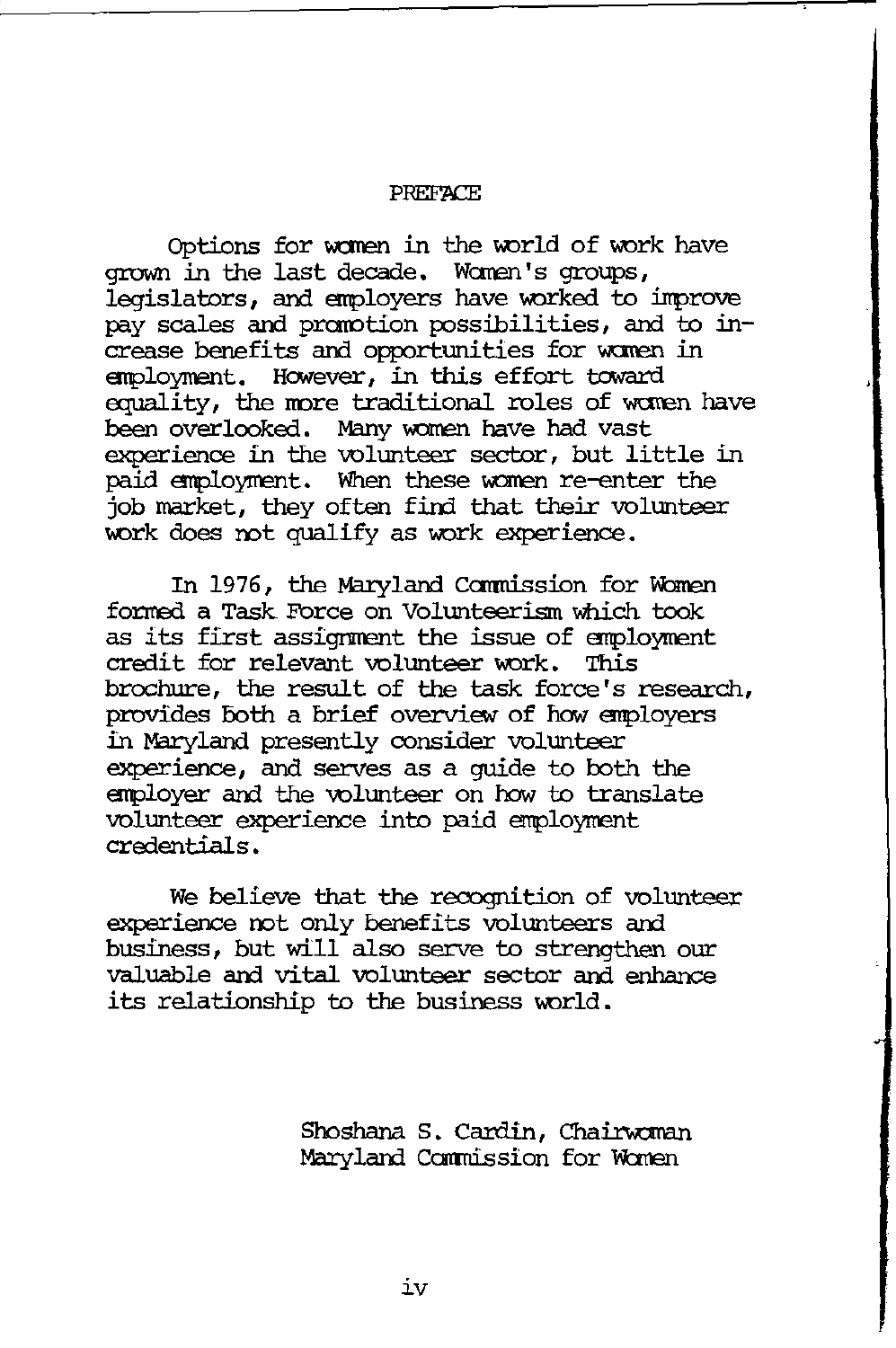# TABLE OF CONTENTS

| How to Evaluate Volunteer Experience 6 |  |
|----------------------------------------|--|
| How to Make Volunteerism Work          |  |
| For the Employer 16                    |  |
| For the Volunteer 17                   |  |
| Local Maryland Resources 18            |  |

1 ł

 $\ddot{\phantom{0}}$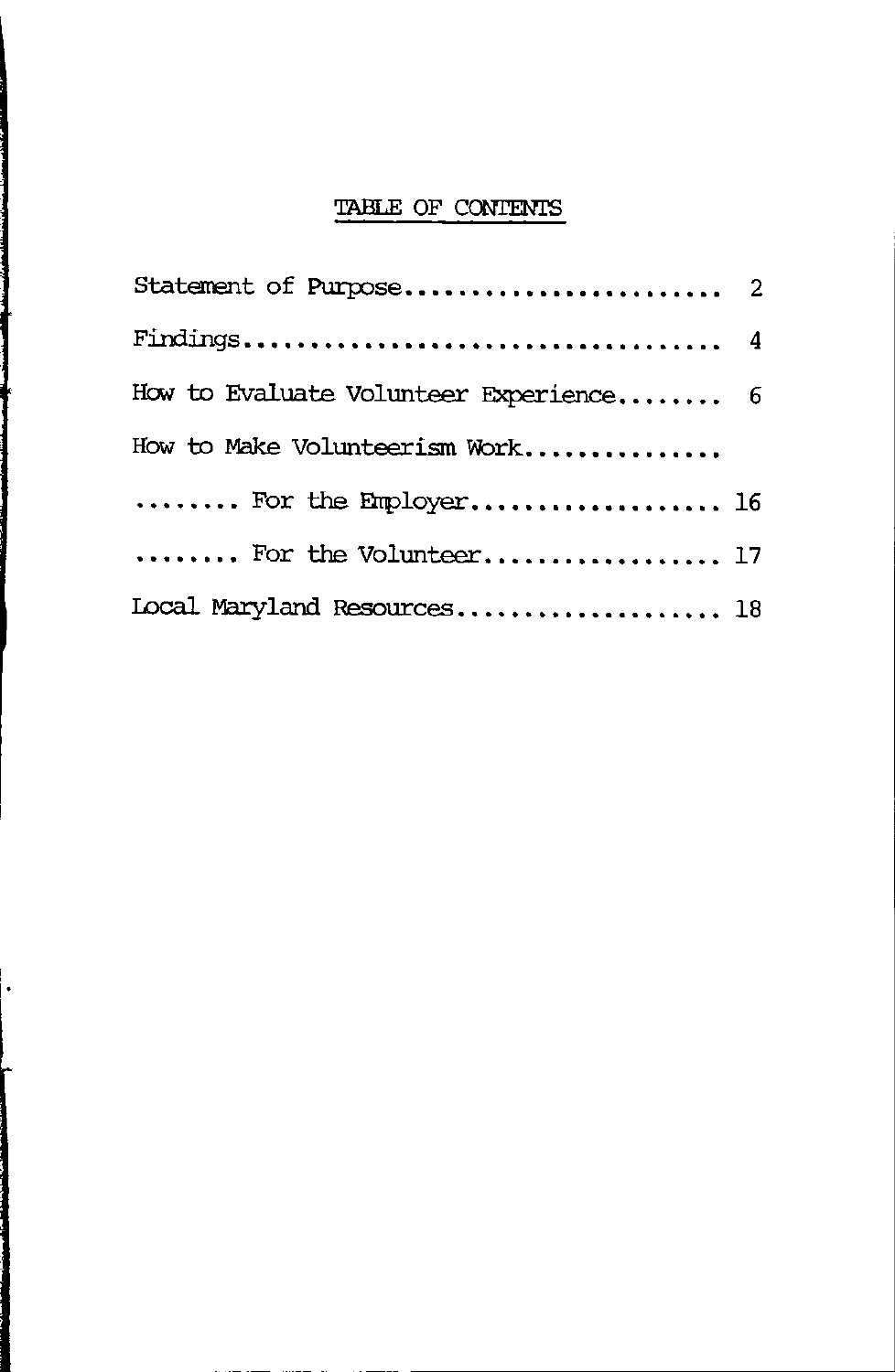## Statement of Purpose

In 1969, the Maryland General Assembly passed a law, Article 64A of Section 18, that directed the State Department of Personnel to give credit on job applications for "valuable experience, including volunteer experience gained in civic, service or organizational activities".

'lhe Personnel Managemant Association, the U.S. Conference of Mayors, and the 1976 National Governors' Conference, also endorsed the inclusion of relevant volunteer experience on employment application fonns and consideration of unpaid experience when evaluating potential employees.

In addition, the 95th Congress in Concurrent Resolution II stated, ".....experience in volunteer work should be taken into account by public and private employers in the consideration of applications for employment."

Despite these resolutions and endorsements, many Maryland employers do not value or assess volunteer experience when hiring or praroting employees. In researching current practices in the State of Maryland, the Maryland Canmission for Women's Task Force on Volunteerism found: (1) Few employers had policies pertaining to the assessnent of volunteer experience; (21 The majority of job application forms in use do not provide for the inclusion of non-salari skills or positions, and (3) Many employers do not permit consideration of volunteer work when evaluating the experience of job applicants.

Because the primary work experience for many women has been in the volunteer sector, the MCW is concerned about the task force findings. As volunteers, women frequently develop new skills skills such as fund-raising, marketing, public relations, supervisory and interpersonal skills,

 $-2-$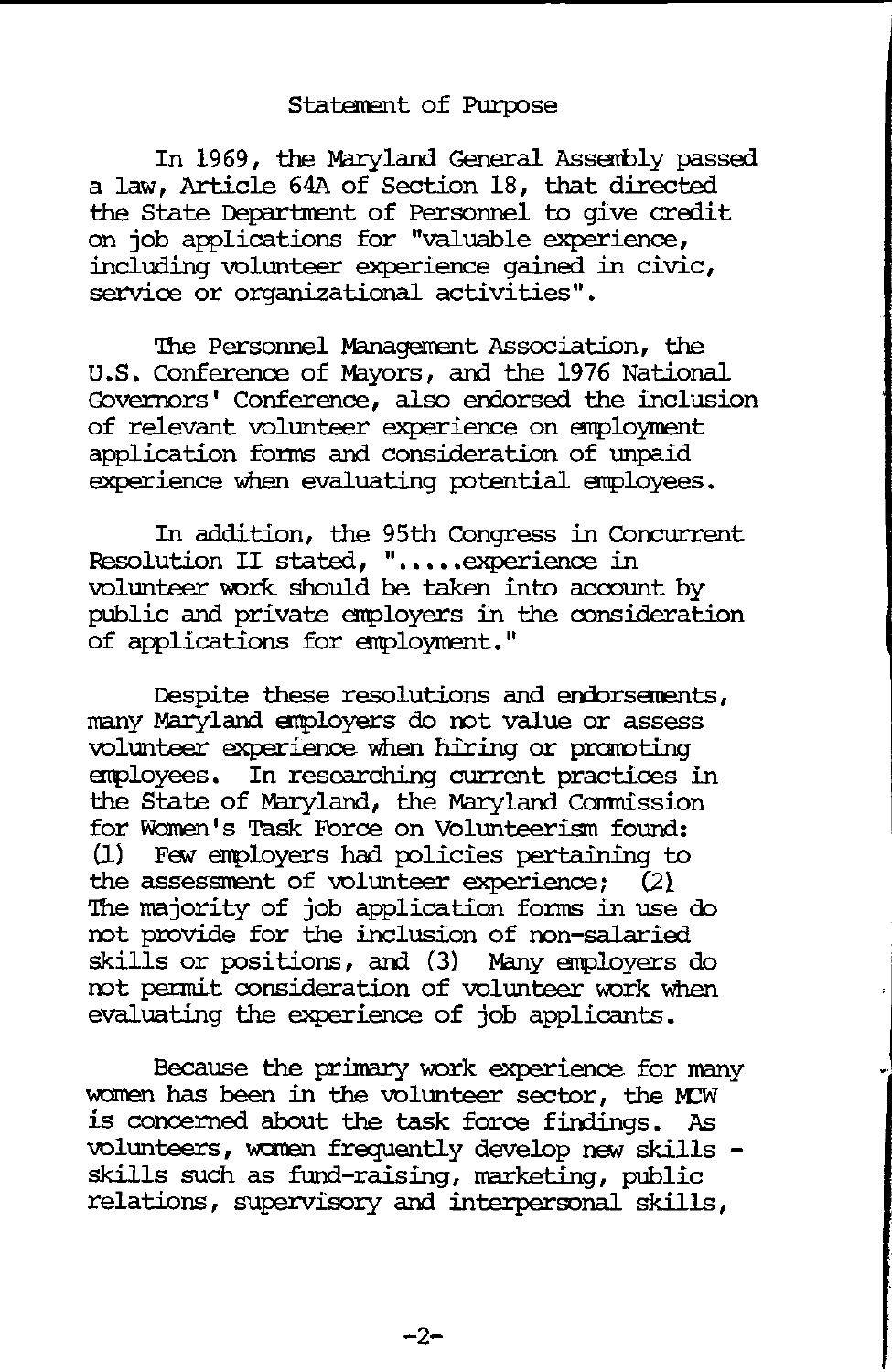**an:l nanagerial techni.ques - all of which can be useful in paid aq:,loynent but are often overlooked**  by personnel departments.

**The M3.ryland Cormti.ssion for \breJ1 is fi.l:m** *in*  its belief that applicants should be encouraged **to include relevant volunteer experience** *in* **the**  same manner as salaried work when completing job **applications.** 

*''Ou:r> employees have the option of docwnenting their volunteer involvement as an extracurricular activity* or *as work experience if related to the job for which the employee is applying. Through*  our SSA Volunteer Program employees have developed *and expanded skills that were transferable to the work setting. We believe the benefits of the*   $\emph{Volunter Program to our employees and to the}$ <sup>~</sup>*Agency far exceed the benefits and services we have provided to the aommuni ty.* "

> *Don I. Wortman, Former Acting Comrrissioner*   $Social$  *Security Administration*

> > **-3-**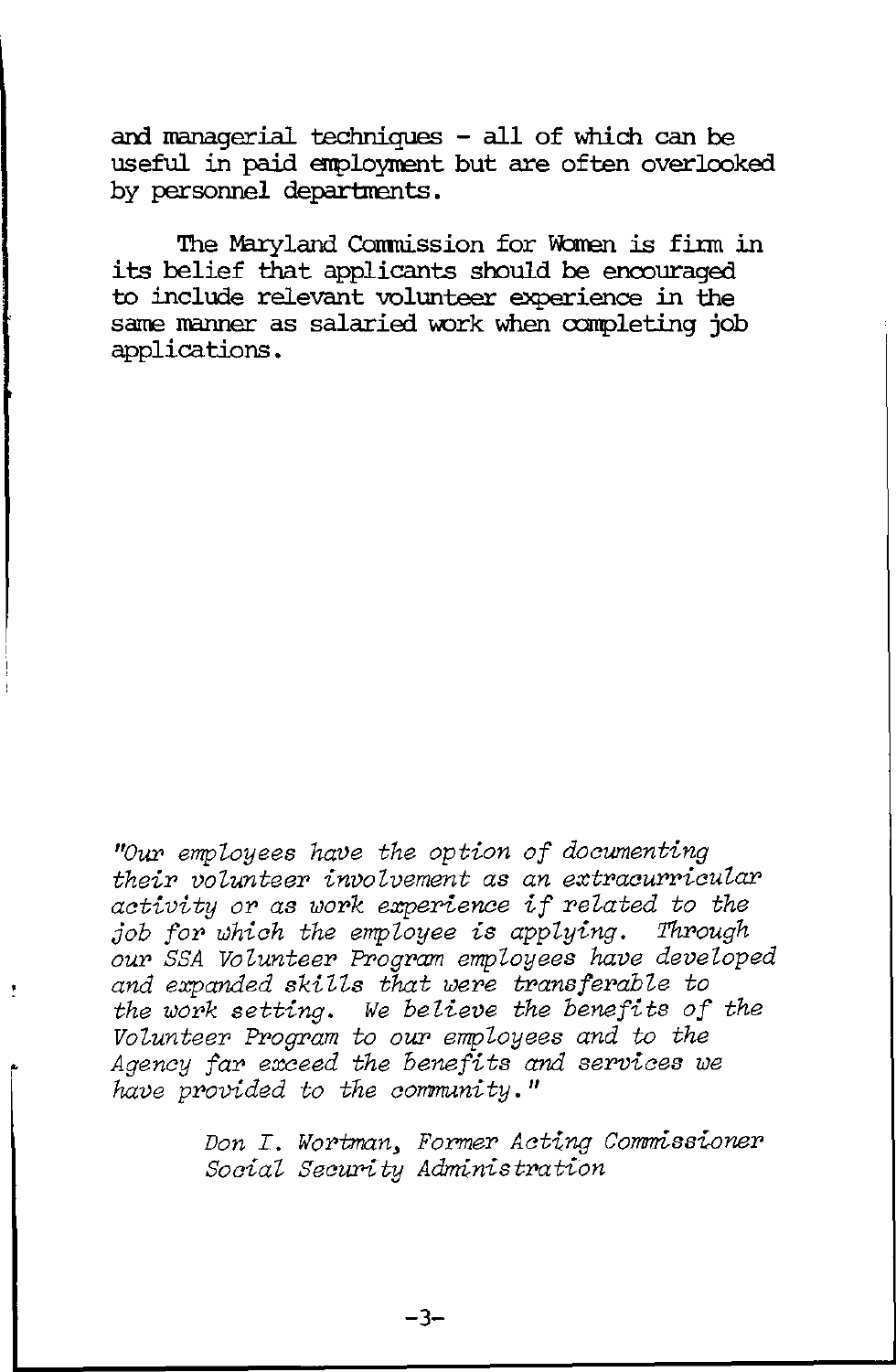As part of its study, the task force sent 1000 questionnaires to Maryland government agencies. The questionnaire asked if current job application forms used by the business or agency contained space to list pertinent volunteer experience. The returns indicated that only a small percentage of businesses or government agencies provide for documentation of unpaid experience on applications.

In addition, interviews conducted by task force members revealed that most businesses did not understand the value of volunteer experience and were not ooncerned about evaluating skills in unsalaried roles. Although sane carpany job application forms did allow space to discuss volunteer skills, the companies regarded this type of experience as being of minimal importance.

Some businesses interviewed felt that their application forms had adequately covered volunteer experience when they asked applicants to list community activities or organizational affiliations. The task force believes that these applications do mt adequately distinguish between job-related skills and knavledge acquired in ron-salaried positions and rrenberships in clubs or organizations. Membership shows community involvement but may have minimal relationship to the potential job position.

The task force was encouraged, however, to find that over 80% of the businesses returning questionnaires indicated an interest in learning more about the process of evaluating and recognizing volunteer experience on job application forms.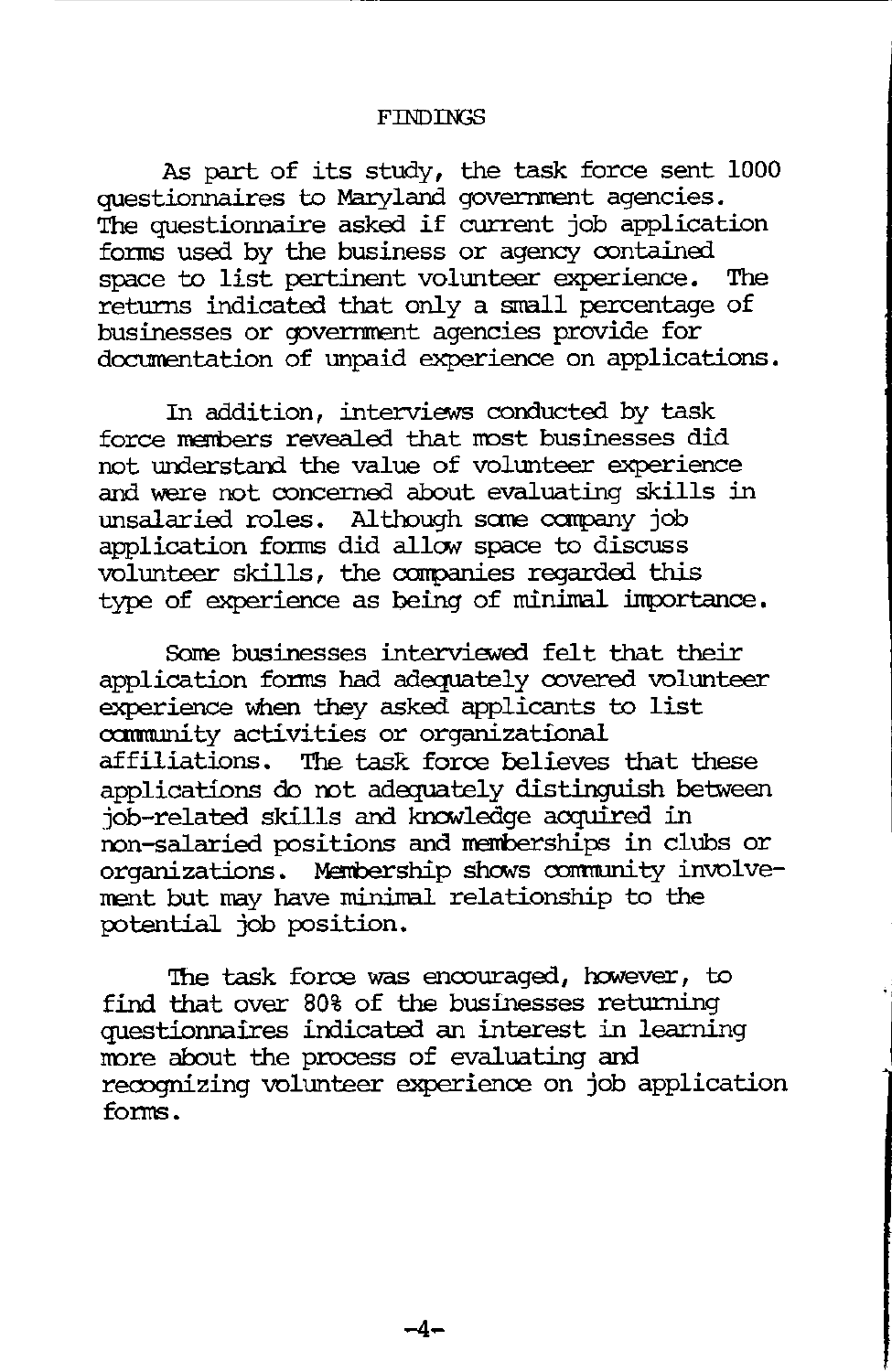Interviews with business representatives indicated that very few companies considered volunteer<br>experience when making hiring decisions. Some experience when making hiring decisions. conpanies regarded volunteer experience as evidence of an individual's maturity and leadership  $capacity$ ; others focused on a potential employee's skills and didn't care where those skills had been acquired. When conpany prarotion policies were discussed, some companies did indicate that an employee's volunteer activities were a consideration in making such decisions. While same conpanies did participate in "enployee lending" programs to provide assistance to nonprofit organizations, companies did not have formal release-time policies to permit employees participation in comnunity volunteer activities.

Interviews with representatives from several government agencies revealed that these organizations did more actively encourage employee volunteerism and did formally recognize volunteer experience on job applications. Some agencies maintained active volunteer placement services for enployees, while others used recognition programs to highlight employees' community contributions. Flextime work schedules facilitated enployees' participation, \\hile federal enployment applications treat unpaid and paid experiences equally for evaluation purposes.

-5-

I.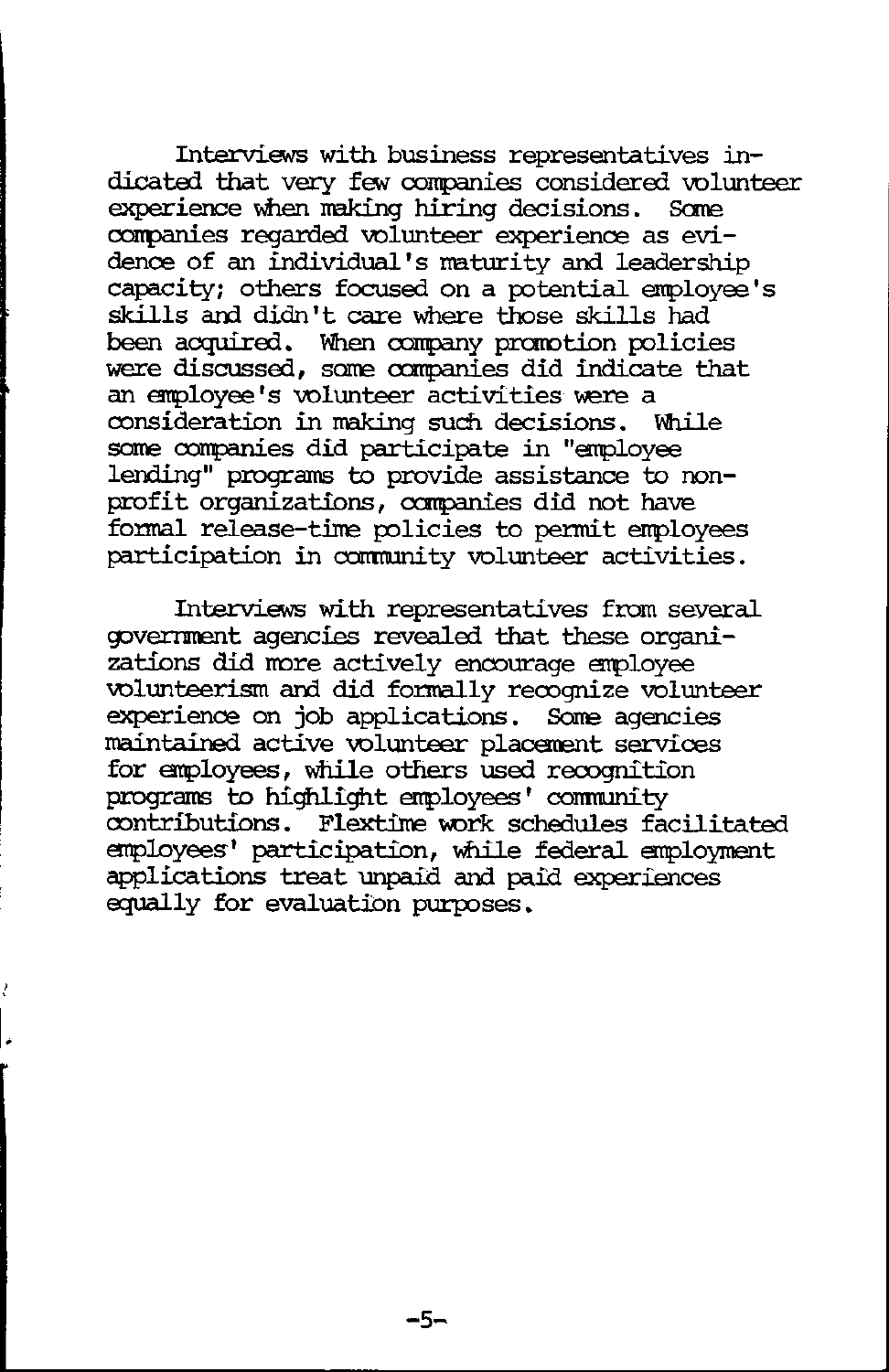### HOW TO EVALUATE VOLUNIEER EXPERIENCE

While the MCW Task Force encourages businesses to accept volunteer experience, volunteers, in turn. must be prepared to produce specific information about their unsalaried positions. Frequently job titles of volunteer positions do  $\overline{\text{not}}$  give sufficient information to potential employers about skills, levels, responsibilities and qualifications.

Businesses and volunteers should consider the following when evaluating unsalaried experience:

What was the range of the volunteer experience?

Was the volunteer experience occasional or long-tenn?

Was the volunteer closely supervised or did the volunteer work independently?

Is there evidence of growth in skills?

Was the volunteer in a supervisory or managerial capacity? If so, what were the duties and how large was the group?

Was the organization highly structured or informal?

Volunteers and potential employers could evaluate unpaid experience by using the following categories:

Direct Service to Clients. Refers to one-to-one relationships, focusing mainly on and utilizing interpersonal skills, corrmunication, teaching and counseling skills, e.g., work with disadvantaged or handicapped persons, hospitals, and other community agencies.

Planning and Administration. Refers to decisionmaking and/or active involvement in management such as program development, planning budget, standing or ad hoc committees, fund raisers, e.g.,

 $-6-$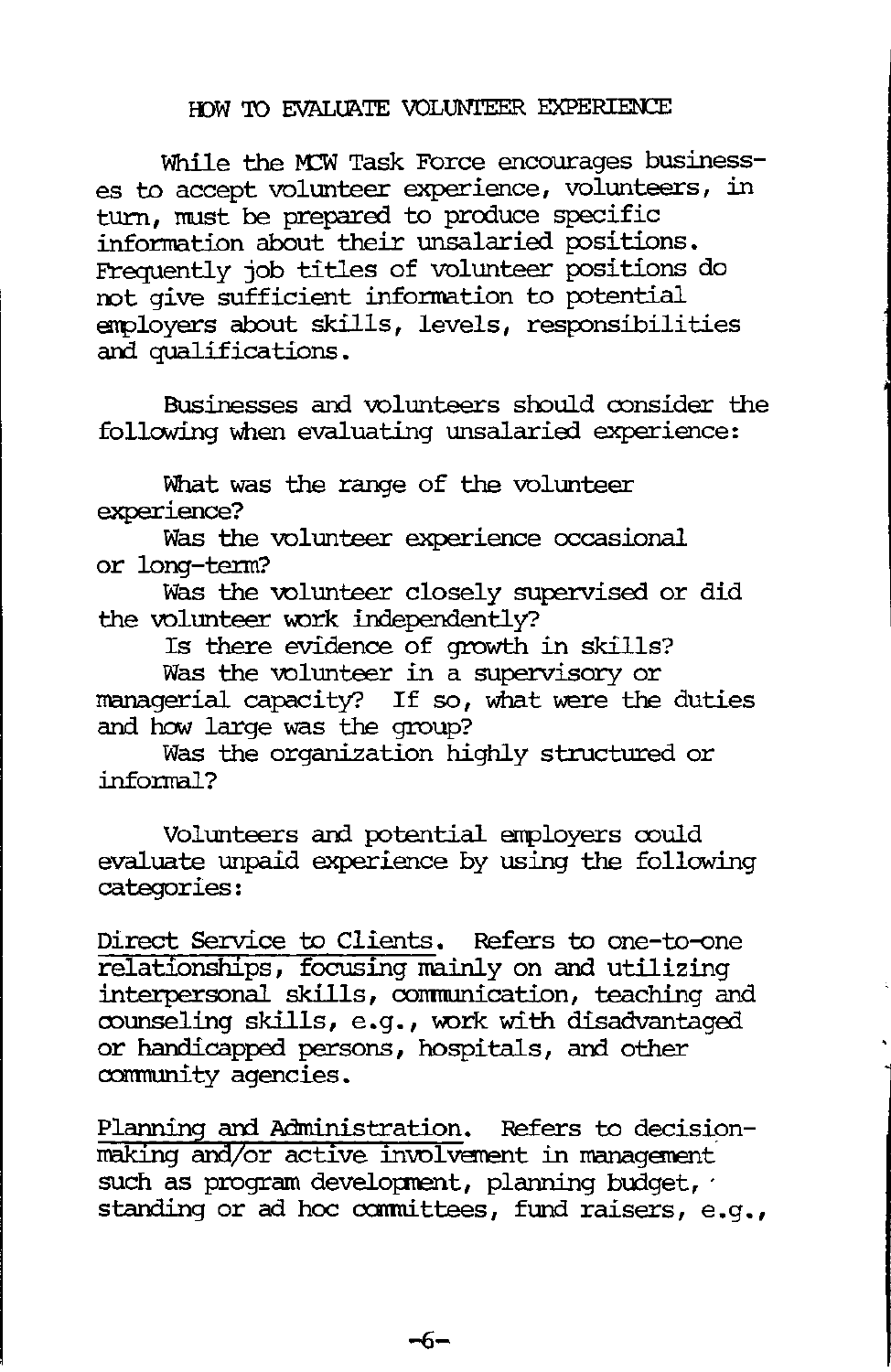Task force members conducted interviews with individuals who had worked as volunteers prior to employment. These former volunteers presented a very positive image of volunteerism; most reported that their volunteer experiences had enhanced their careers.

A partial list of skills developed through volunteersim included:

- Administrative skills
	- $-$  Record keeping
	- Facilitating meetings
	- Program design and implementation
	- Design and organization of agency
- . Communication skills
	- Teaching

l

- Counseling
- Public relations
- Proposal writing
- Disseminating infonnation
- Listening skills
- Speaking in front of groups
- Acting as liaison between groups
- Writing
- Supervisory skills
	- Supervising, coordinating and supporting volunteers
	- Pecruiting volunteers
- Evaluating skills
	- Pinpointing problem areas
	- Evaluating client problems and doing client intakes
- Public Relations skills
	- Knowledge of community services
	- Lobbying
	- Dealing with crisis situations
	- Knowledge of printing and layout for materials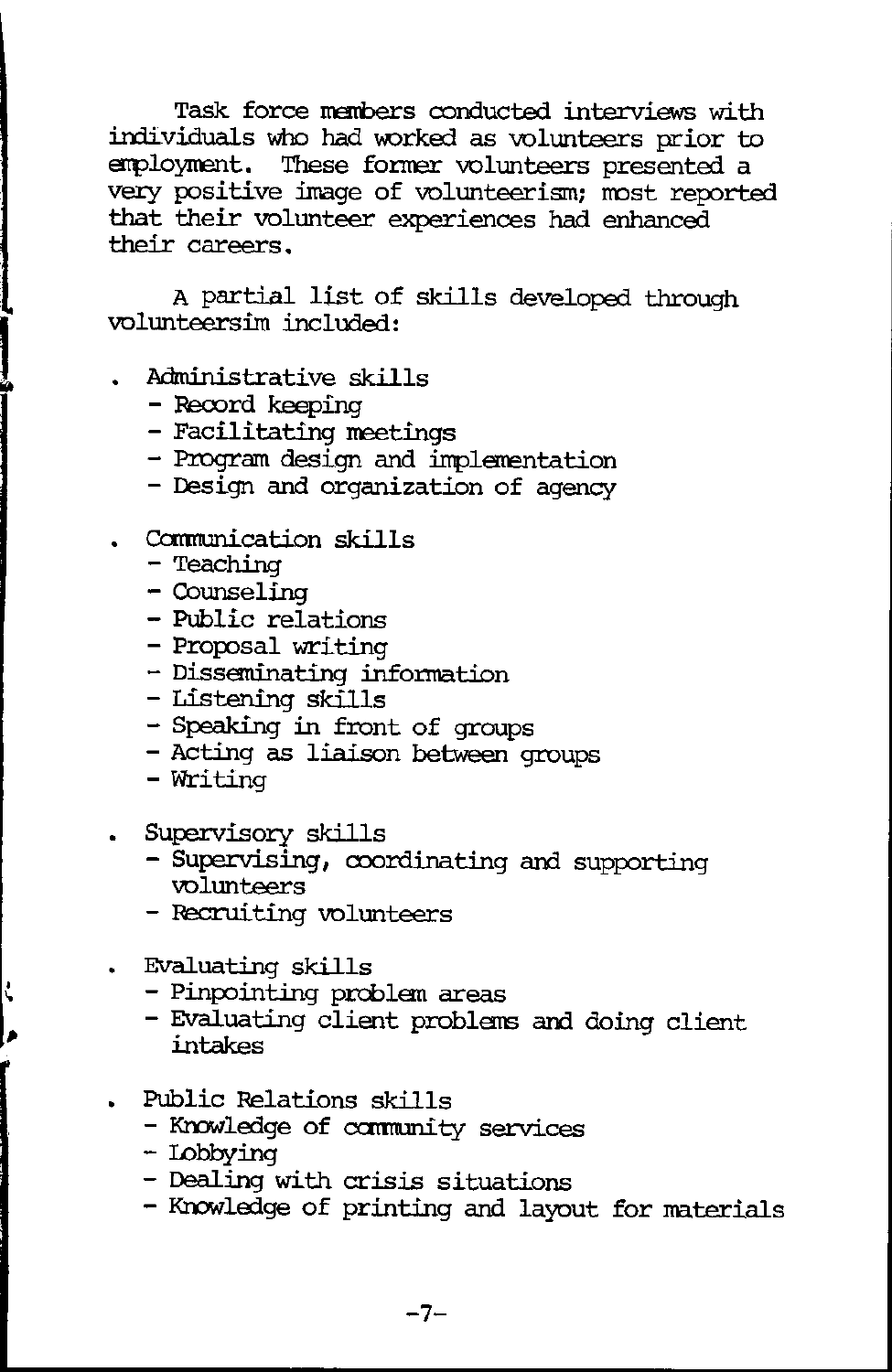leadership positions with groups, neighborhood associations, community organizations, PTA's, churches, and United Wavs.

Advocacy. Refers to researching, lobbying, surveying, speaking, and/or active issue-oriented participation with civic groups interested in historical preservation, urban renewal, the environment, taxes, consumer interest and senior citizens.

Public Information. Relies mainly on writing, speaking and interpersonal skills. Examples of these activities include quides for school tours, museums, historical buildings, public relations work for community organizations, reporting for newspapers, alumni groups, etc.

"With the increasing role of women in our work force, greater value should be given to that experience which many women gain through volunteer work. For women entering the working world for the first time, it is a rude awakening to find that consideration is generally not given to long years of volunteer work. This discovery only adds to injury when those unpaid hours of administrative, project management, personnel, public relations. and many times, technical experience go unrecognized. I have attempted to remedy the financial situation of homemakers not employed outside the home by providing them with Social Security coverage. As an employer, you can offer similar<br>help to our growing female work force by including space on your job applications for documentation of skills learned in the volunteer sector." Clarence D. Long Member of Congress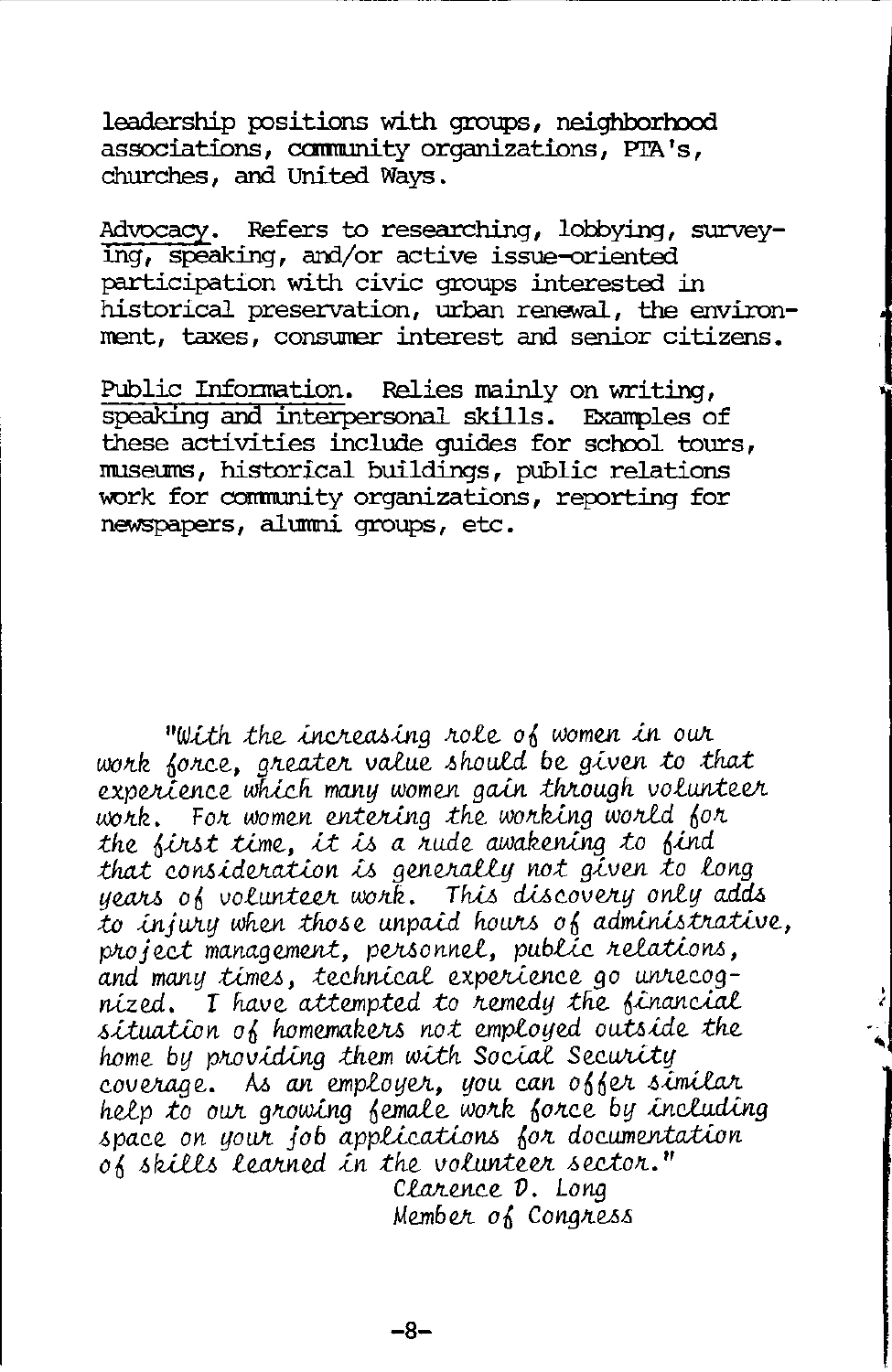## CASE HIS'IDRIFS

In order to illustrate the transferability of volunteer skills to paid employment on the erploynent application, we present the case histories of three women who succeeded in making the transition as examples of how the skills they gained through volunteerism might be entered on an actual job application.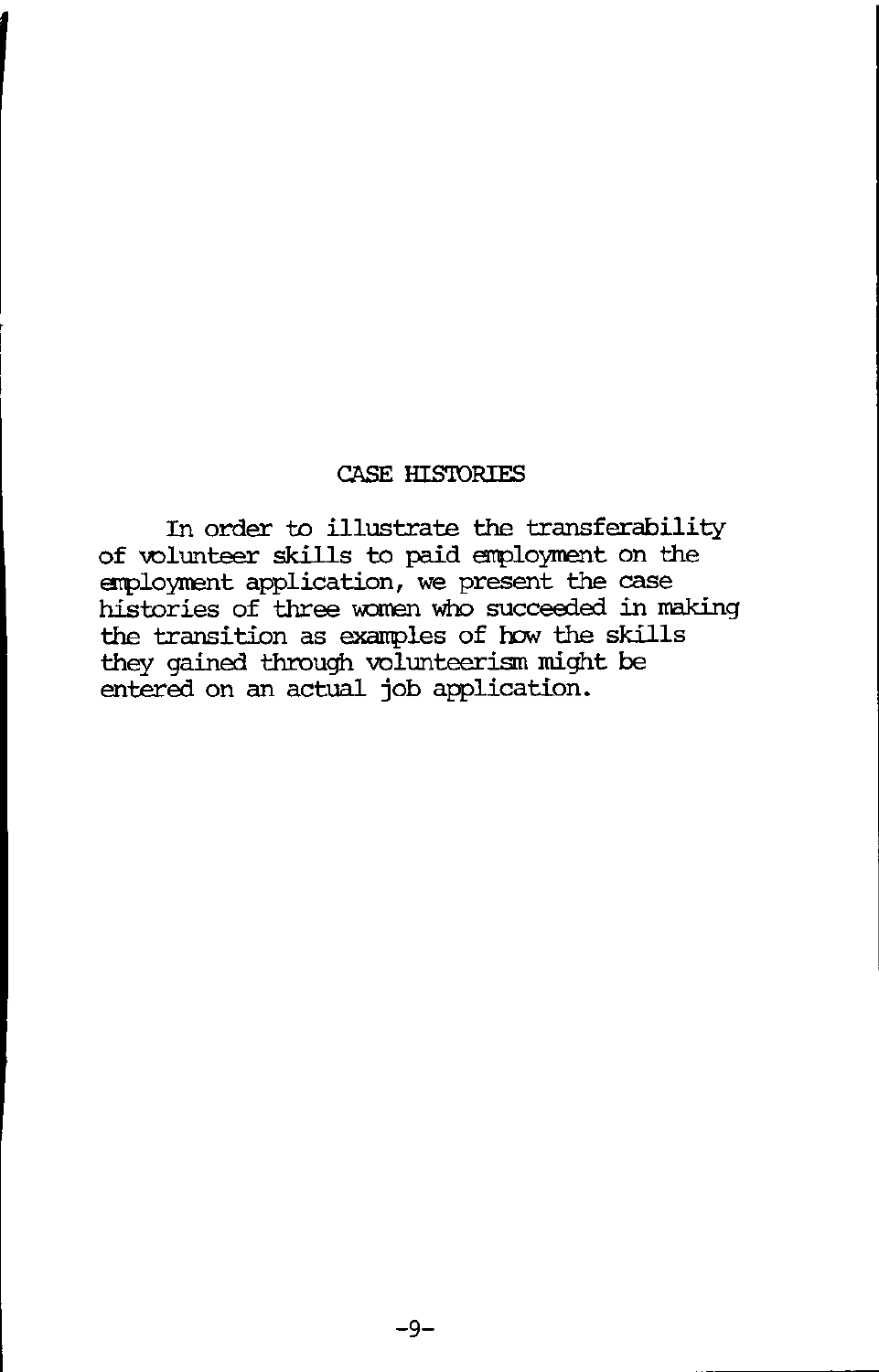At age 36, Ruby found herself a widow with four children to raise. Although lacking a high school diploma, Ruby worked as a post office mail clerk, and at the same time volunteered to work in a women's prison. Her first assignment was to talk and visit with each woman prisoner individually. Later, Ruby organized other volunteers to participate as speakers and perfonn in singing groups to entertain the prisoners.

The staff at the prison encouraged Ruby to speak to cornnunity and church groups about raising funds for a prison half-way house program designed to help released prisoners cope with readjustment to society. Ruby helped research and write a proposal that resulted in a three-year funding for a half-way house. She subsequently became a charter member of the advisory board.

Ruby later returned to carplete high school, earned an Associate of Arts degree in Law Enforcement and Corrections, and went on to complete her Bachelor's and Master's degrees. At the same time she continued to do volunteer work with half-way houses and old-age homes, and designed socialization programs for their residents . She also spent a year as a VISTA volunteer.

Today Ruby is Community Coordinator for the Teacher's Corps, a job which involves coordinating tutors, volunteers and community speakers, developing workshops for parents, and counseling and designing programs for disruptive or incarcerated young people.

"I discovered, " said Ruby, "through my volunteer activities that I make an impact and help people actually change their lives."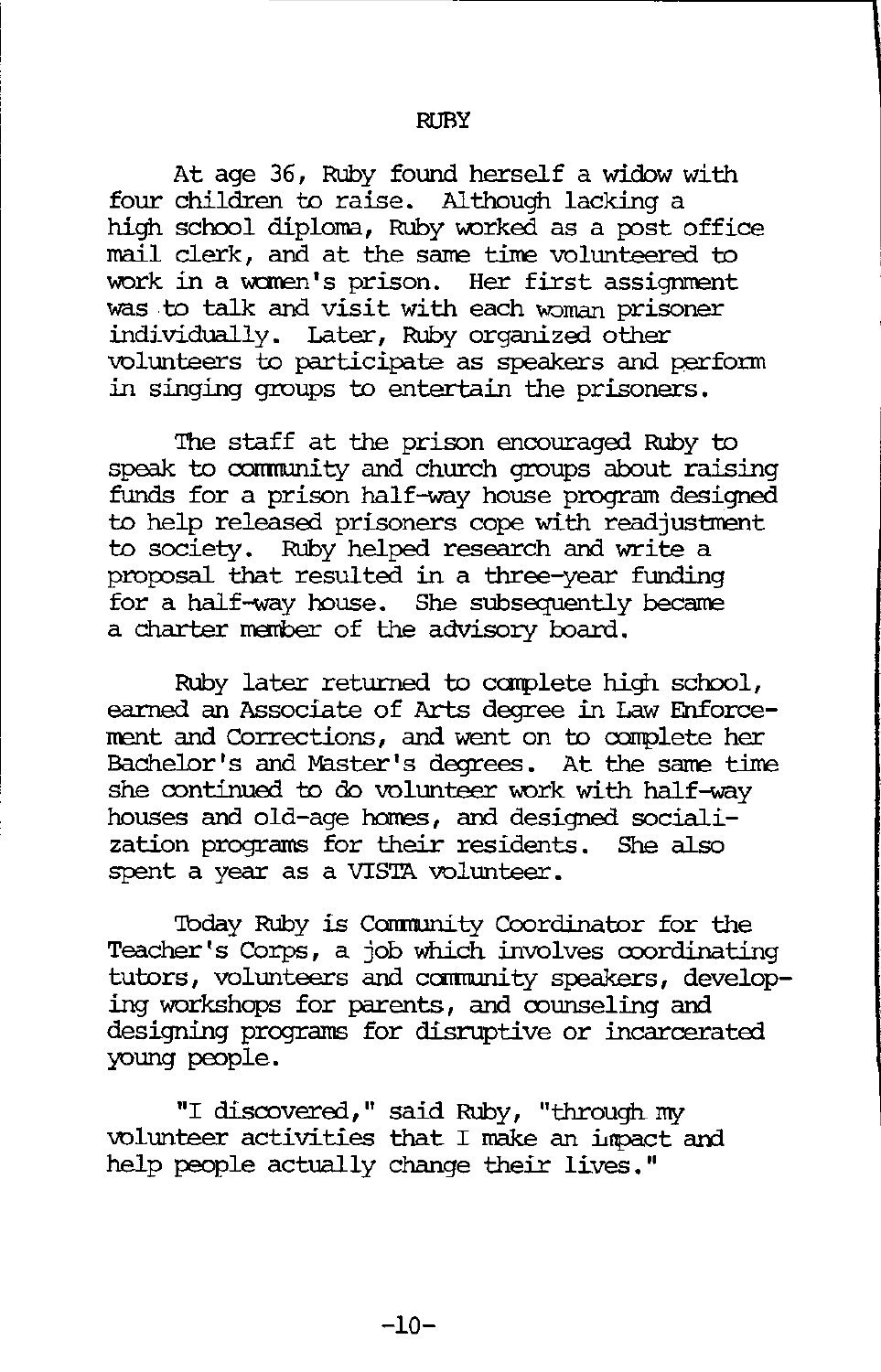List your work experience below, starting<br>your present or most recent position. Inwith your present or most recent position. clude paid or unpaid full or part-time, military, summer jobs, etc. If additional space is needed, use the space provided on the back of this fonn or attach supplementary sheets. Explain your  $d$ uties and responsibilities in detail.

1. Present Employer: Maryland State Departmen of Corrections

Salary: Volunteer Title: Program Coordinator Describe your duties: Develop social programs, organized volunteers to implement programs and funds, helped research and write grant proposals meet goals, spoke to community groups, raised resulting in three year funding of programs. Number of employees supervised: 10 volunteers. Reason for leaving: To seek paid employment.

2. Employer: ACTION Salary: Volunteer Previous Title: VISTA Volunteer Program Coordinator '.our duties: Designed programs for socialization of patients in halfway houses and old age homes. Planned activities, coordinated volunteers, helped with counseling and rap sessions. Number of employees supervised: 6 volunteers Reason for leaving: Program ended.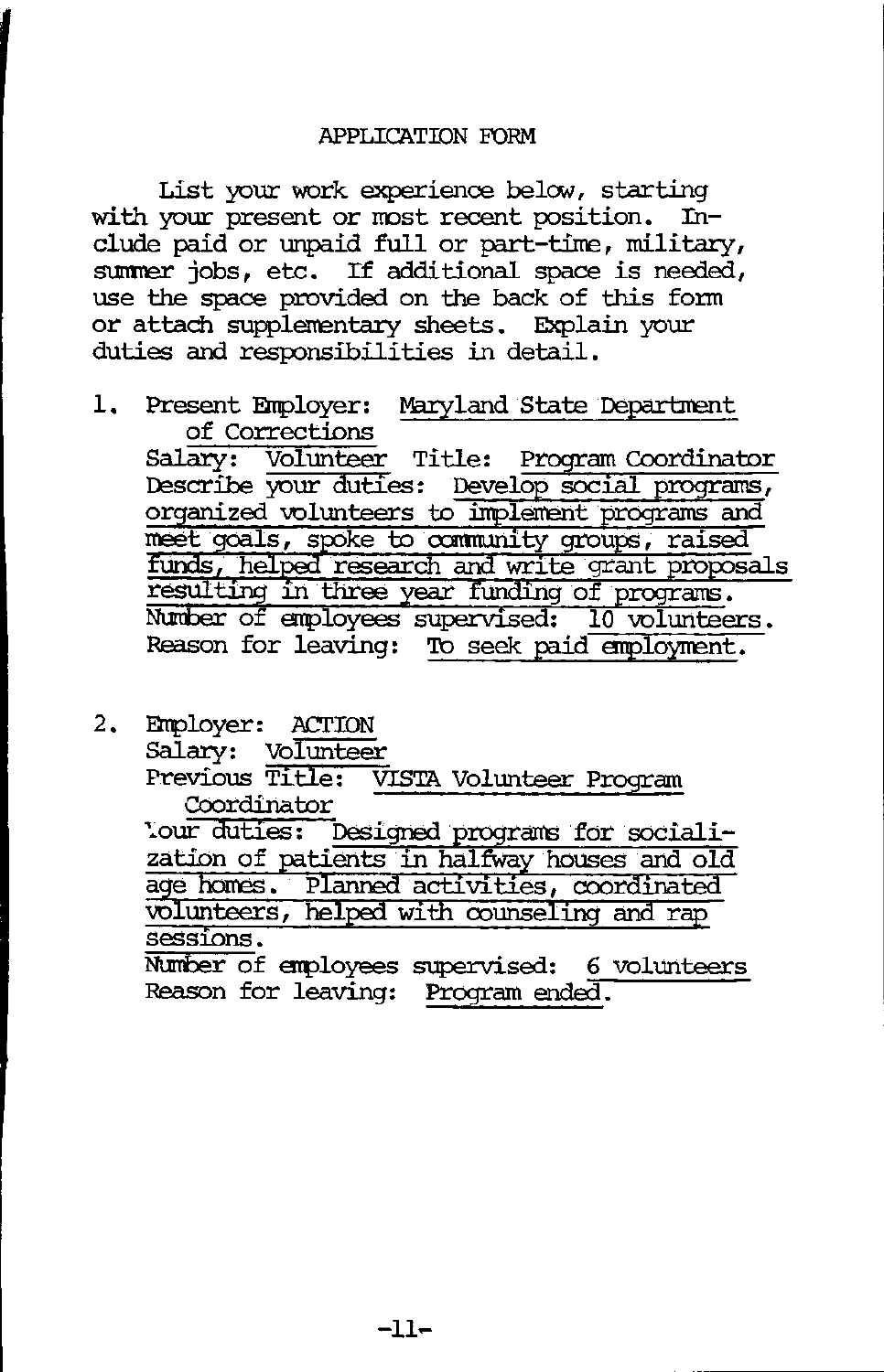#### $R$ ITH

Ruth describes herself as a "product of the late 50 's". She married while still in college, and upon ccnpleting her education, spent the next fev years raising her family in California.

When Ruth was pregnant with her second child, the family moved to Maryland. While looking for a method of baby delivery that was familycentered, Ruth researched the LaMaze method of natural childbirth. She soon became a volunteer speaker for the movement and lectured to pregnant women and their families. Eventually, Ruth joined the Childbirth Etlucation Association of Baltimore.

After the birth of her child, Ruth began volunteering with a university's annual book sale. Through her work with this project, she learned how to appraise and research rare used books and how to market than.

Ruth eventually expanded her volunteer activities to include work at the Maryland Center for Pu6lic Broadcasting, where she researched articles from newspapers on consmierism. When funds were allocated for a program on consumerism, Ruth was chosen for a paid position doing research and preparing packets of material on consumer subjects for the station. Ruth went on to a full-time paid position as staff researcher and then research supervisor.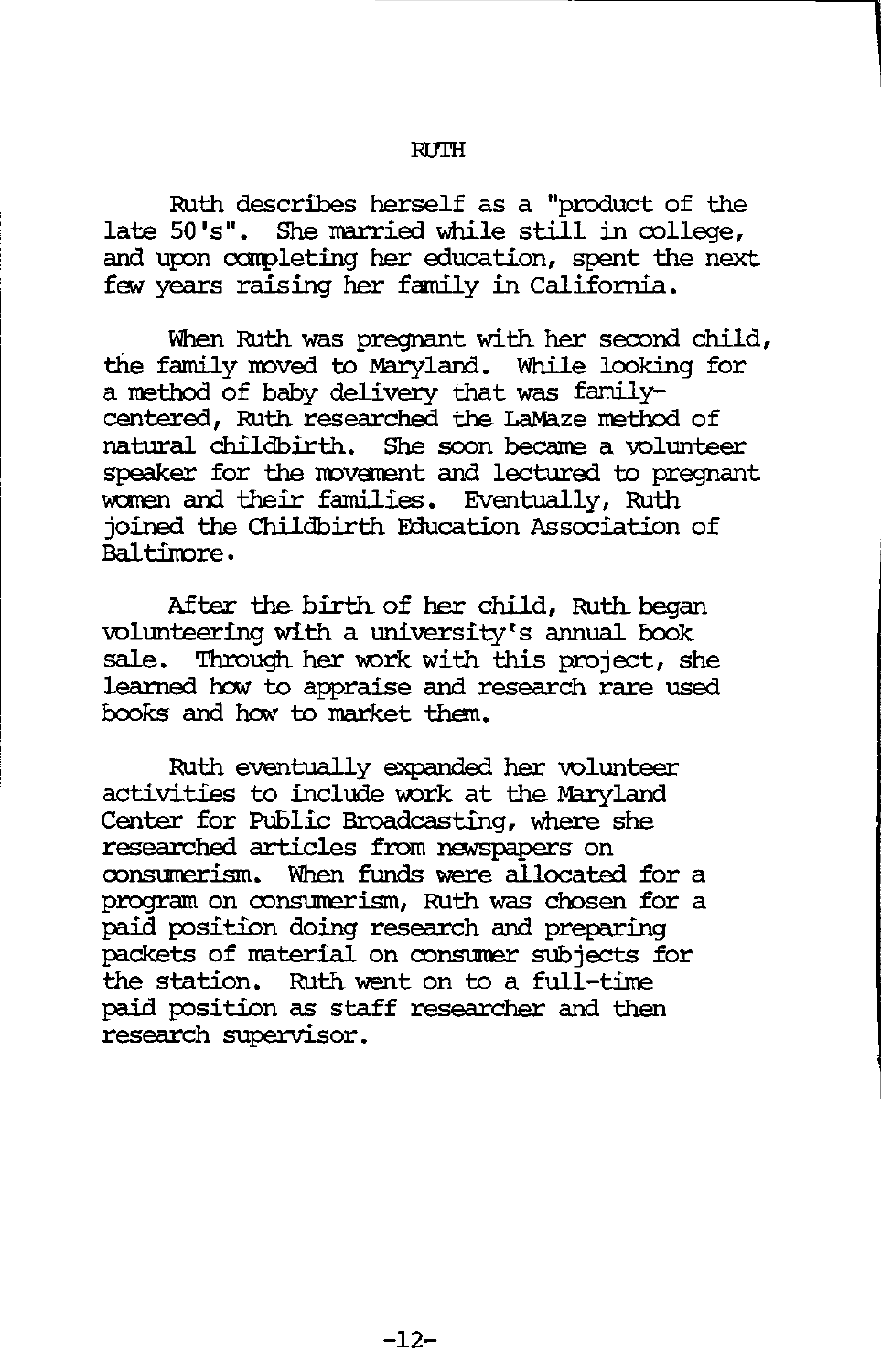List your work experience below, starting<br>your present or most recent position. Inwith your present or most recent position. clude paid or UNPAID full or part-time, military, sunner jobs, etc. If additional space is needed, use the space provided on the back of this fonn or attach supplementary sheets. Explain your duties and responsibilities in detail.

- 1. Present Employer: Maryland Center for Public Broadcasting Salary: Volunteer Previous Title: Research Supervisor Your duties: Researched consumer issues, oollected data, wrote reports, develo~ ed packets of materials on consumer issues for broadcasts and dissemination to public.<br>Number of employees supervised: Reason for leaving: To seek paid amployment.
- 2. Present Employer: Baltimore City Public School System Salary: Volunteer Previous Title: Your duties: Served on task force investigating recruitment process, hiring and assigning teachers; researched and developed program for gifted students; helped initiate first gifted student program; reviewed budgets; recommended fund allocations; and participated in selection of new school superintendent. Reason for leaving: To seek paid employment.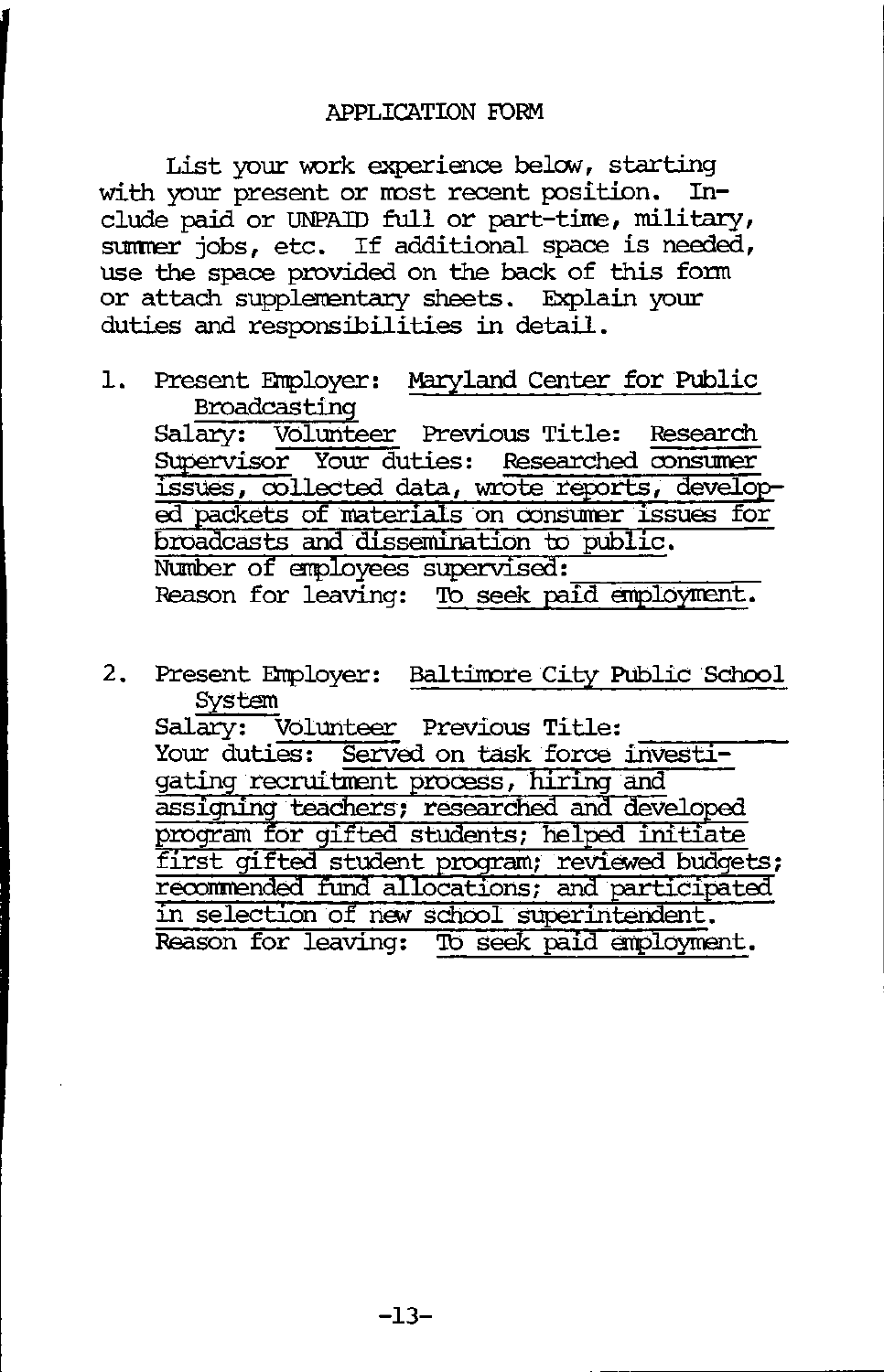#### VERNA

**Includes** 

During World War II, Verna went to work as a file clerk at the Social Security Administration, and at the same time, volunteered in several community organizations. Her volunteer activities, admits Verna, gave her the impetus and desire to rrove beyond her file clerk job.

As a member of the Maryland Council of PTA's, Verna spoke on school-related issues to the community. She also joined the Woodlawn Toastmistress Club and continued to develop her speaking ability and her poise. Soon she was addressing community groups as a volunteer for the local Meals on Wheels Program. Her work so impressed the State office of Meals on Wheels that she was asked to do volunteer work with them.

Verna, who has also served as 'lbastmistress for the United Fund's Social Security State Awards Banquet, has received several citations for her volunteer speaking. In 1975, Verna became the first Black woman to win the Toastmistress World International Speech Contest.

At age 40, Verna returned to school to o:mplete her high school degree and continued on to earn oollege credits.

Verna's twenty years of theatrical work with the Arena Players and her acting, speaking, and producing experience with the Arena Players has given her sorre of the background and skills needed for her present paid position as an employee development specialist at the Social Security Administration. As a member of the training staff, she develops training films for employees and managers. Verna credits her five-year clinb from lower level supervisor to her present middle management position to the skills and talents she developed through her volunteer work.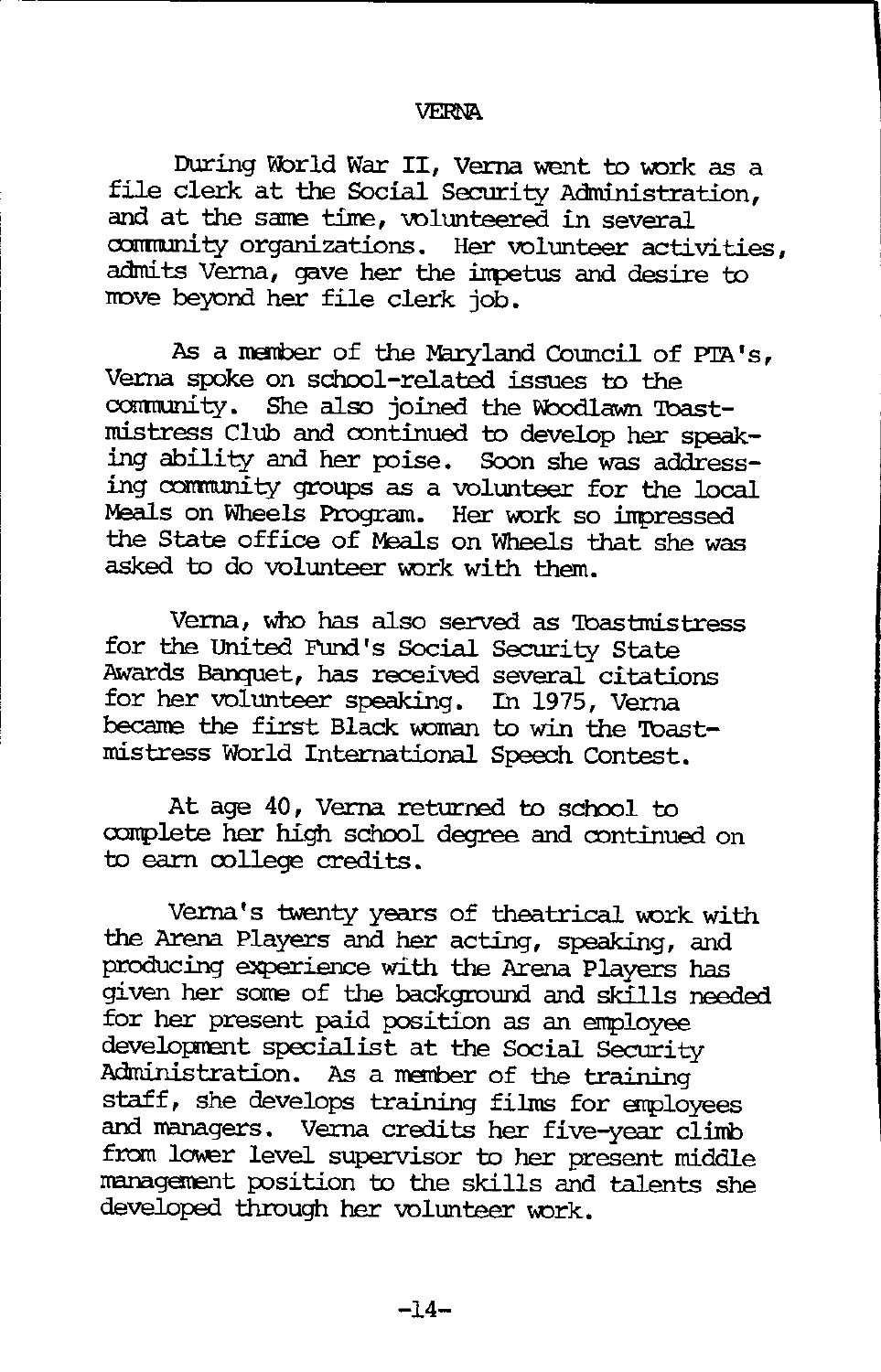### APPLICATION FORM

List your work experience below, starting with your present or most recent position. Include paid or UNPAID full or part-time, military, summer jobs, etc. If additional space is needed, use the space provided on the back of this form or attach supplementary sheets. Explain your duties and responsibilities in detail.

- Employer: Maryland Council of PTA's.  $1.$ Salary: Volunteer (unpaid staff) Previous Title: Your duties: Reviewed and evaluated school curriculum, served on sub-committee to oversee school programs and budget, spoke to supervised: Reason for leaving: To seek paid employment.
- Employer: Arena Players Salary: Volunteer<br>Previous Title: Actress, Production Assistant  $2.$ Your duties: Played various roles, specialized in character roles, produced<br>video tapes. Number of employees supervised: Reason for leaving: To seek paid employment.

"Managerial skills, office experience, special technical abilities and competence in dealing with many kinds of people are but a few of the qualifications gained through volunteer service. All of these attributes are equally important in the business community." Marjorie S. Holt, Member of Congress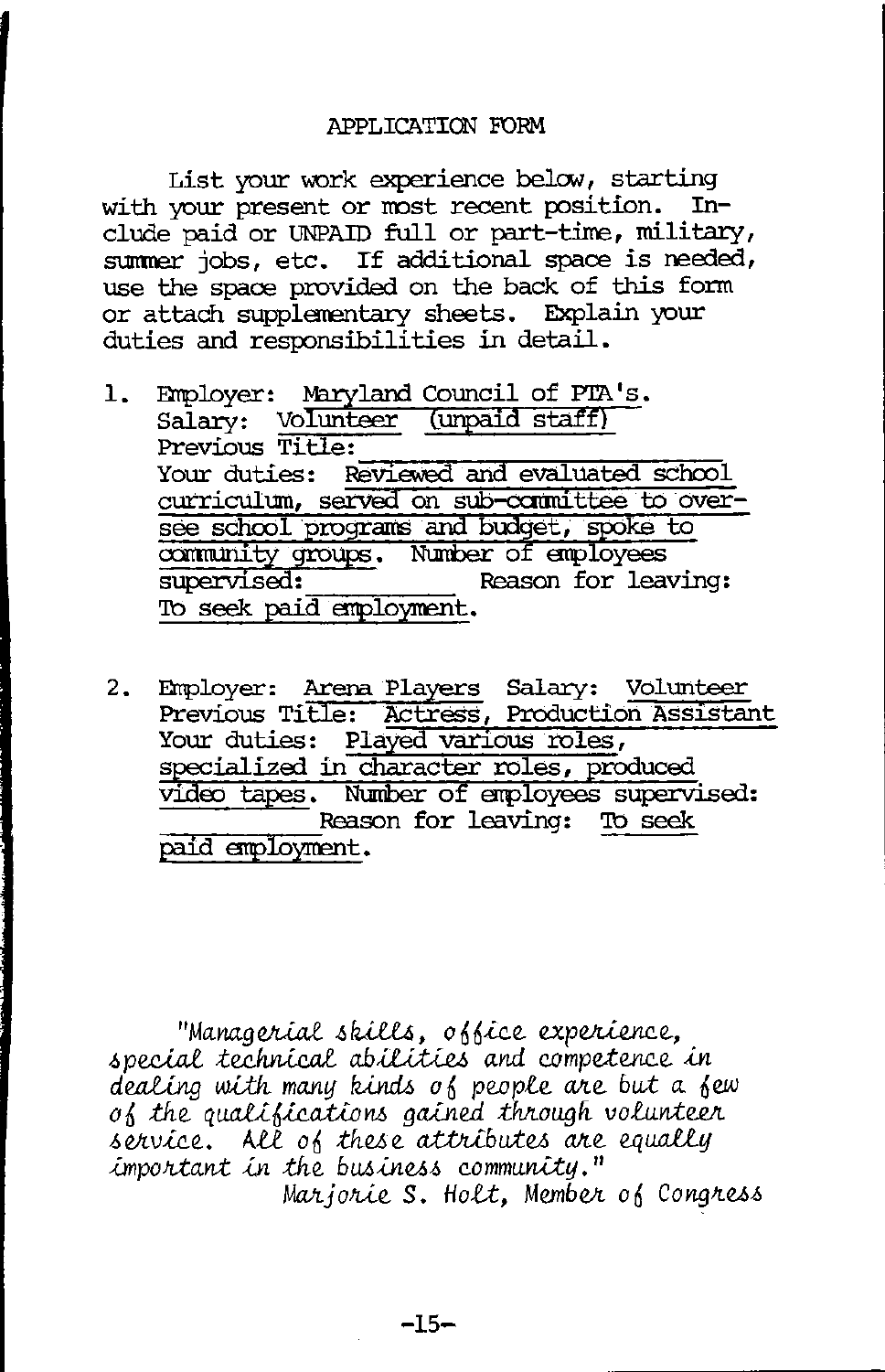### TO THE EMPLOYER

# HOW TO RECOGNIZE AND EVALUATE VOLUNTEER EXPERIENCE:

- . Develop personnel application forms which give equal weight to relevant volunteer experience and to paid employment.
- . Develop hiring and promotion policies which encourage recognition of volunteer experience.
- . Foster active employee participation in volunteer community efforts.
- . Recognize and spotlight the contributions of employees as volunteers.
- . Encourage employees who do volunteer work on personal time to list experiences with personnel officer.
- . Credit relevant volunteer experience when considering employees for promotion.

### HOW TO PROFIT BY RECOGNIZING AND FOSTERING VOLUNTEERISM:

- . Increase productivity and efficiency by acquiring highly motivated and skilled employees.
- . Help reach affirmative action goals by identifying qualified potential employees.
- . Reduce on-the-job training costs.
- . Enhance corporate image in the community.
- . Improve employee morale.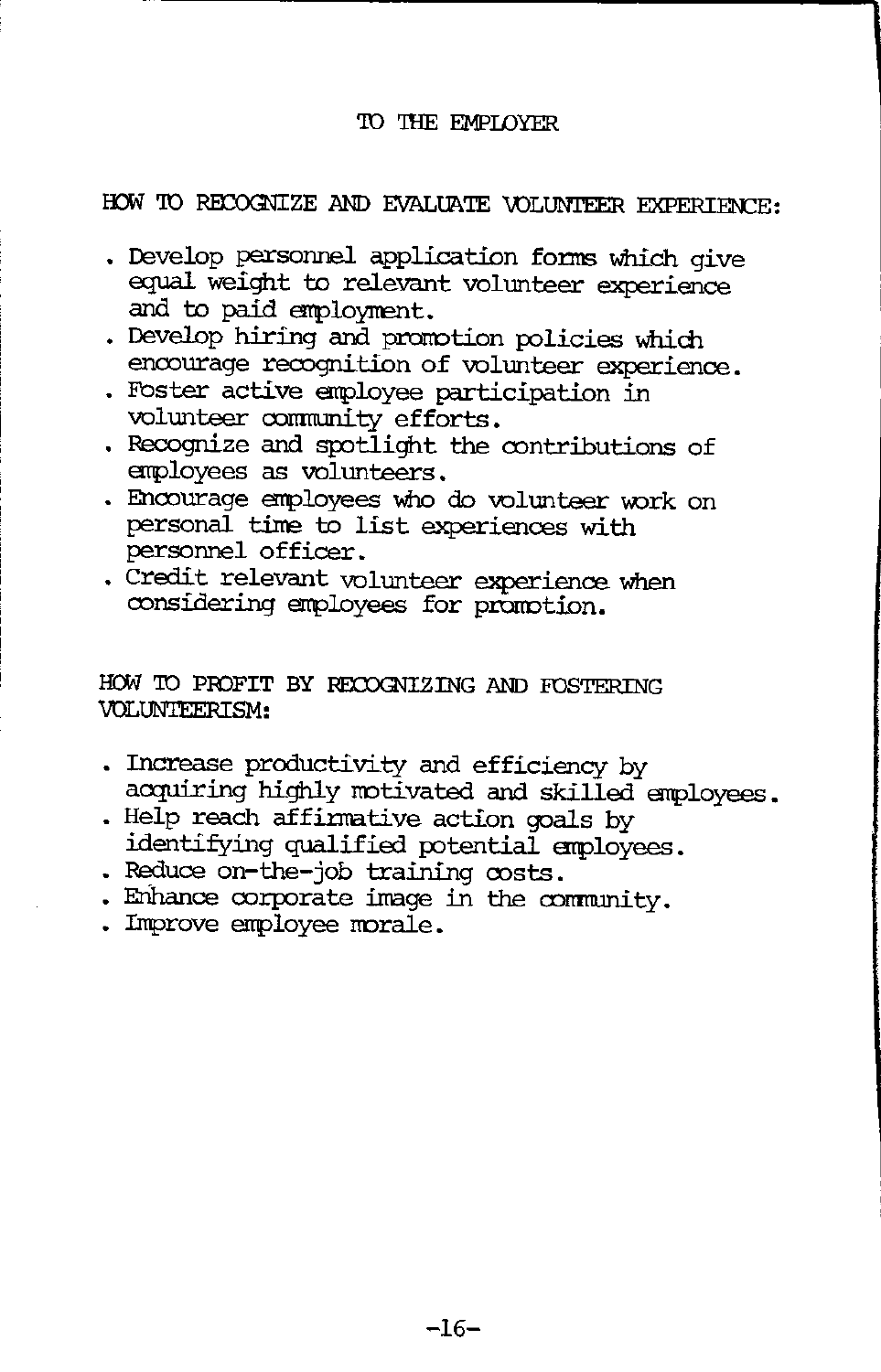# TO THE APPLICANT FOR PAID EMPLOYMENT

# HOW TO MAKE VOLUNTEERISM WORK FOR YOU:

- Identify and analyze skills gained through volunteering.
- . Be aware that they are bona fide work skills that you can claim .
- . Make sure the volunteer skills you claim toward paid employment are relevant to your career objective.
- . Request documentation from the volunteer agency in the fonn of:
	- 1. Job descriptions.
	- 2. Record of time spent on the job.
	- 3. Duties perfomed.
	- 4. Evaluation of performance.,
	- 5. References.
- Write "Volunteer" in space provided for salary.
- . When developing a resume treat volunteer experiences and skills as you would paid experiences.
- Highlight the skills you've acquired by developing a functional resume.

Your functional resume should include:

- 1. A statement of work history which presents relevant volunteer experience and paid work experience chronologically.
- 2. A description of work history which highlights skills acquired as a volunteer.
- 3. A description of past volunteer duties which uses action verbs and specific accomplishments.

Staple this resume highlighting skills to any job application for you are requested to conplete.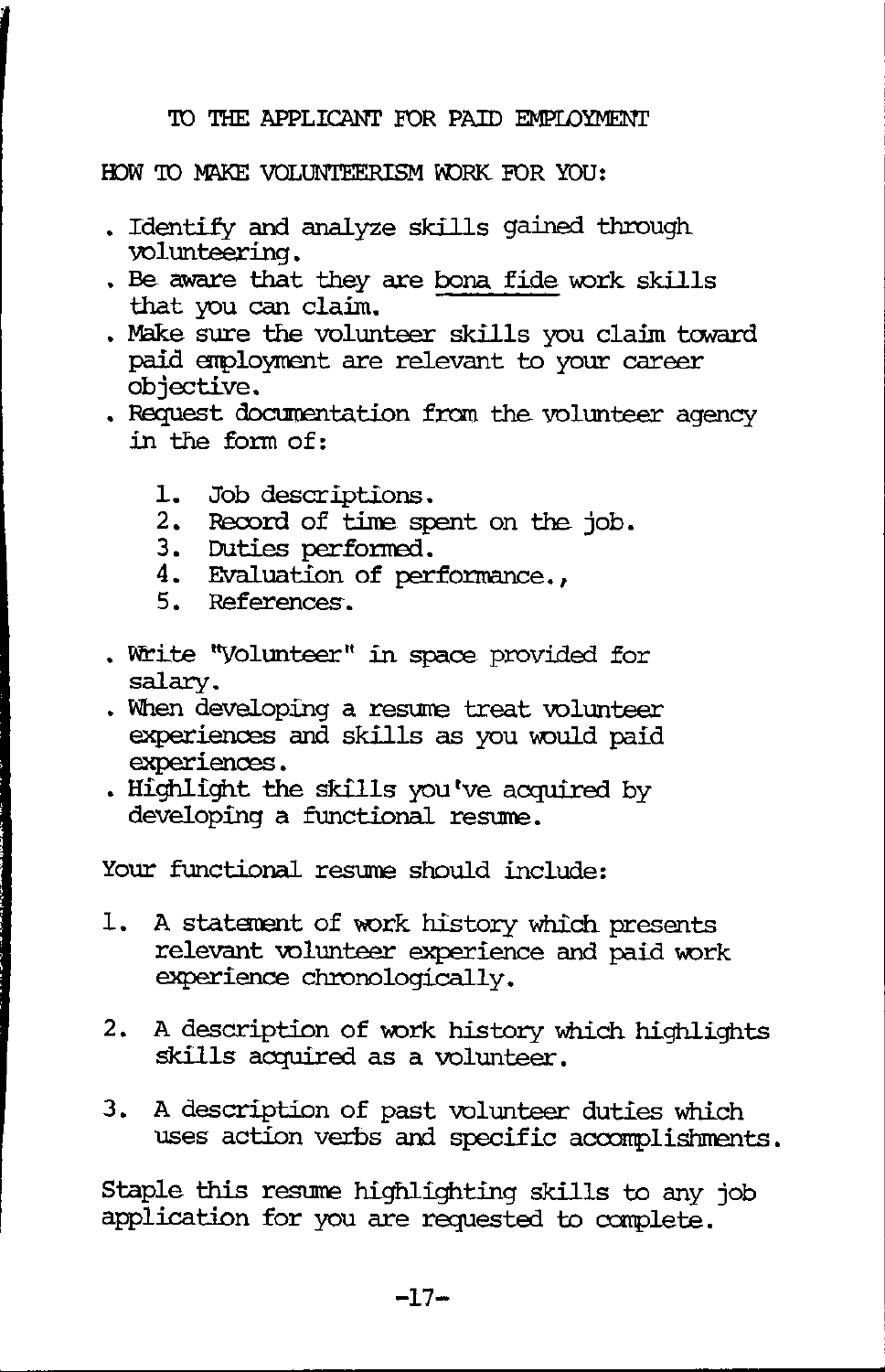SUGGESTED RESOURCES FOR JOB HUNTING AND RESUME WRITTING:

Karen Abarbanel and Connie McClung Siegel, Woman's vbrk Book. Richard Bolles, What Color is Your Parachute? Richard Irish, Go Hire Yourself an Employer. Richard Lanthrop, Who's Hiring Who? 'Ibm and Dandyne Jackson, The Hidden Job Market. I.CCAL MARYLAND RESOURCES. For assistance in translating volunteer skills to employment credentials: Maryland Commission for Women 1100 North Eutaw Street Baltimore, Maryland 21201 Baltimore New Directions for Women 2517 North Charles Street Baltimore, Maryland 21218 Voluntary Action Center of Central Maryland 711 West 40th Street, Suite 317 Baltirrore, Maryland 21211 Metropolitan YWCA 128 West Franklin Street Baltinore, Maryland 21201 Womanscope 222 Long Reach Village Center Colurrbia, Maryland 21045 Maryland Service Corps 1123 North Eutaw Street Baltinore, Maryland 21201

New Alternatives 201 Addison !bad South Seat Pleasant, Maryland 20027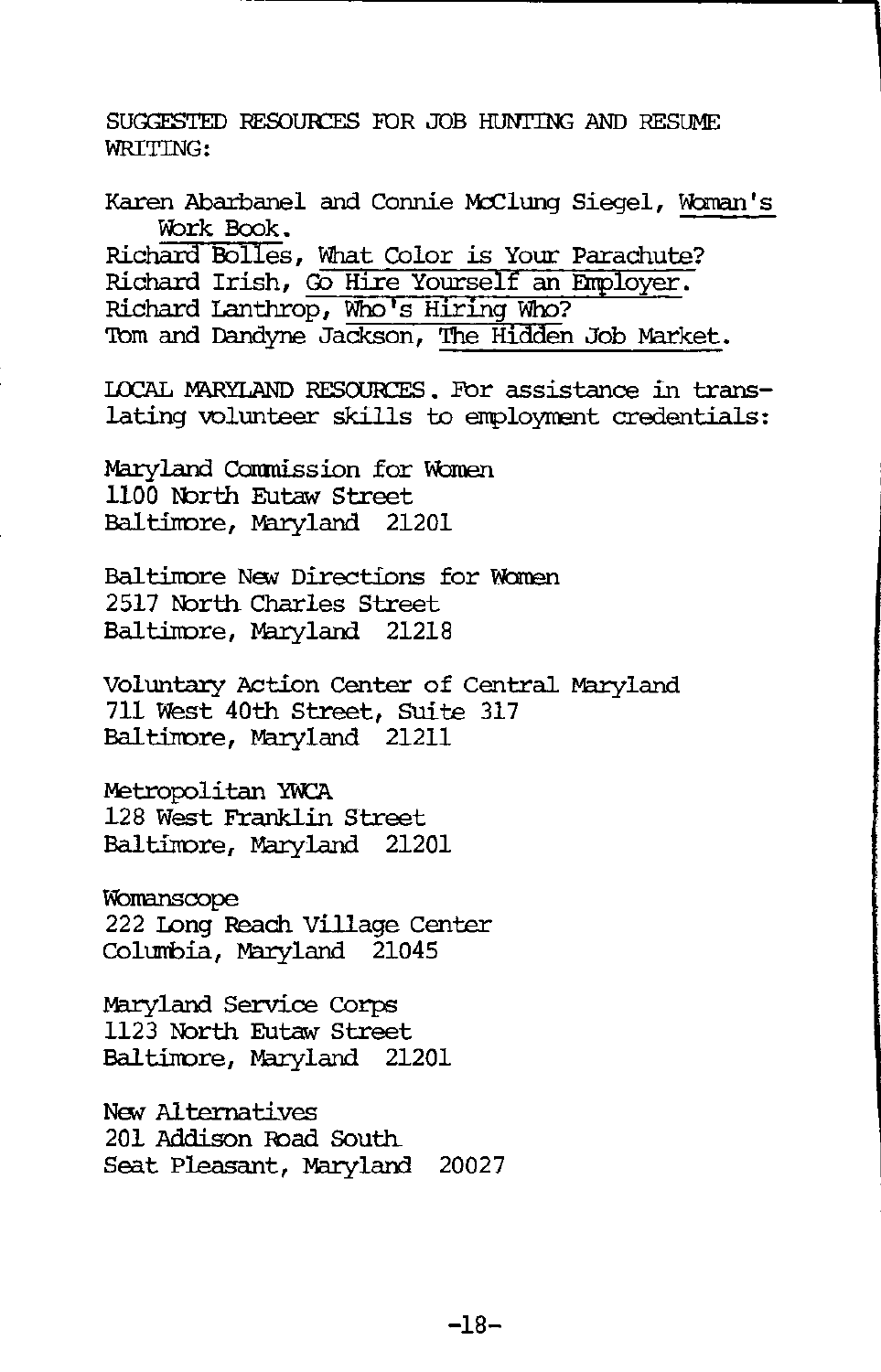### ICCAL MARYLAND RESOURCES (CON'T)

New Phase 50 Monroe Street, Room B-06 Rockville, Maryland 20850

Women's Center 167 Duke of Gloucester Street Annapolis, Maryland 21401

Community Colleges (Check with your local Community College)

\*\*\*\*\*\*\*\*

"More and more, institutions of higher learning are giving academic credit for valid work and other types of experiences outside the traditional classroom. Why, then should not business, in turn, be giving credit for skills acquired outside the office or plant?" Parren J. Mitchell. Member of Congress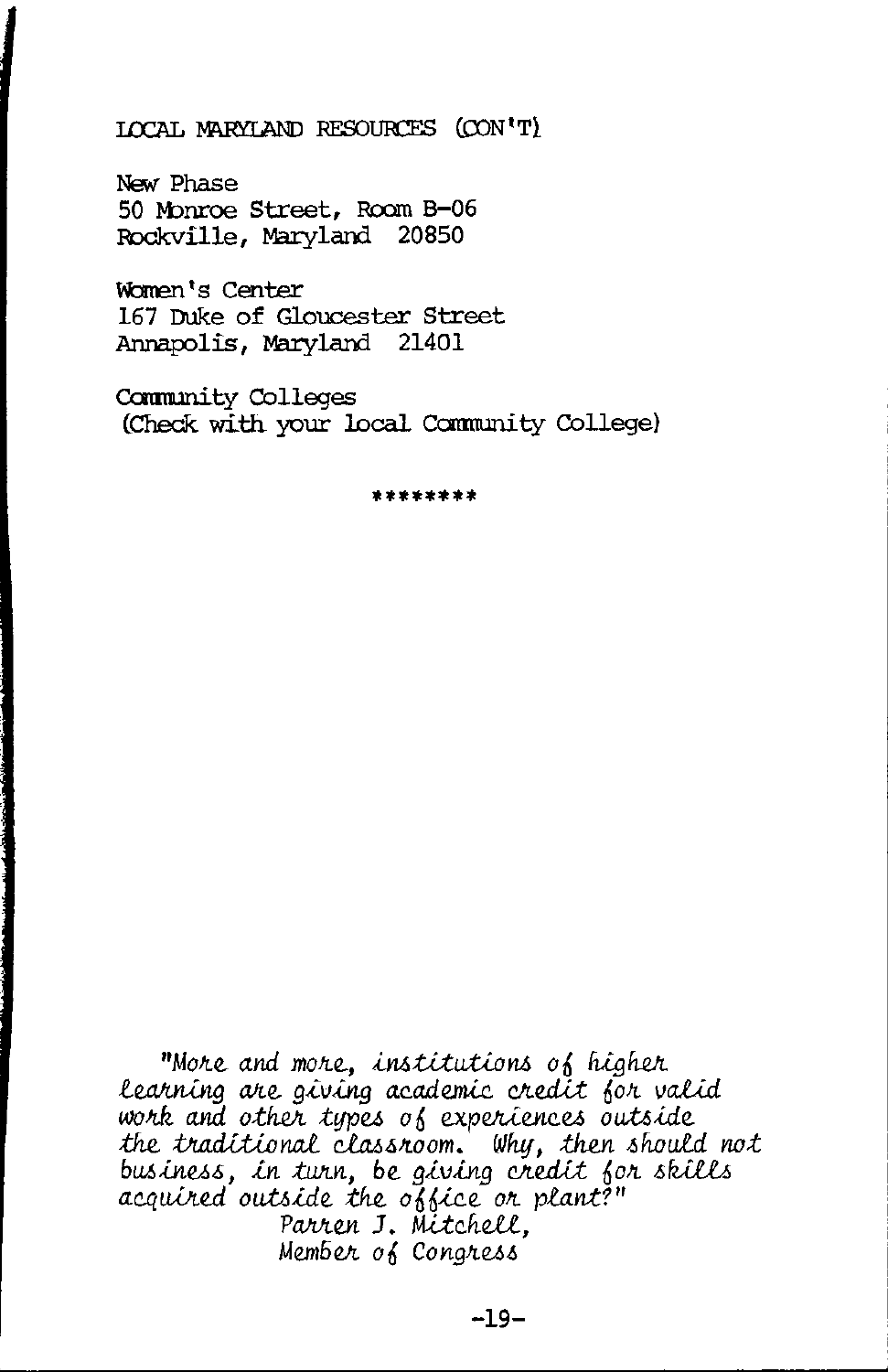# ADDITIONAL RESOURCES